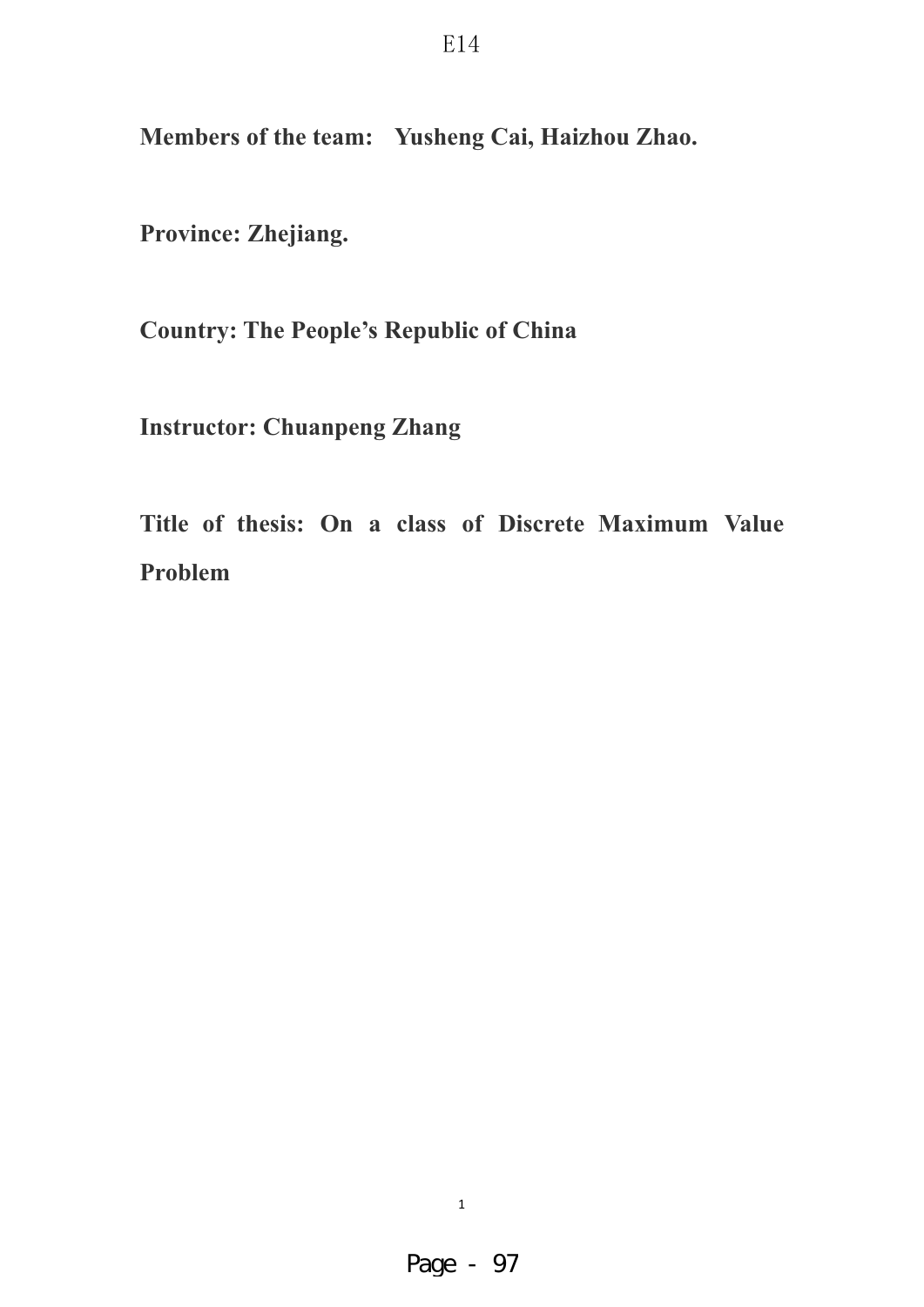# Catalogue

 $E14$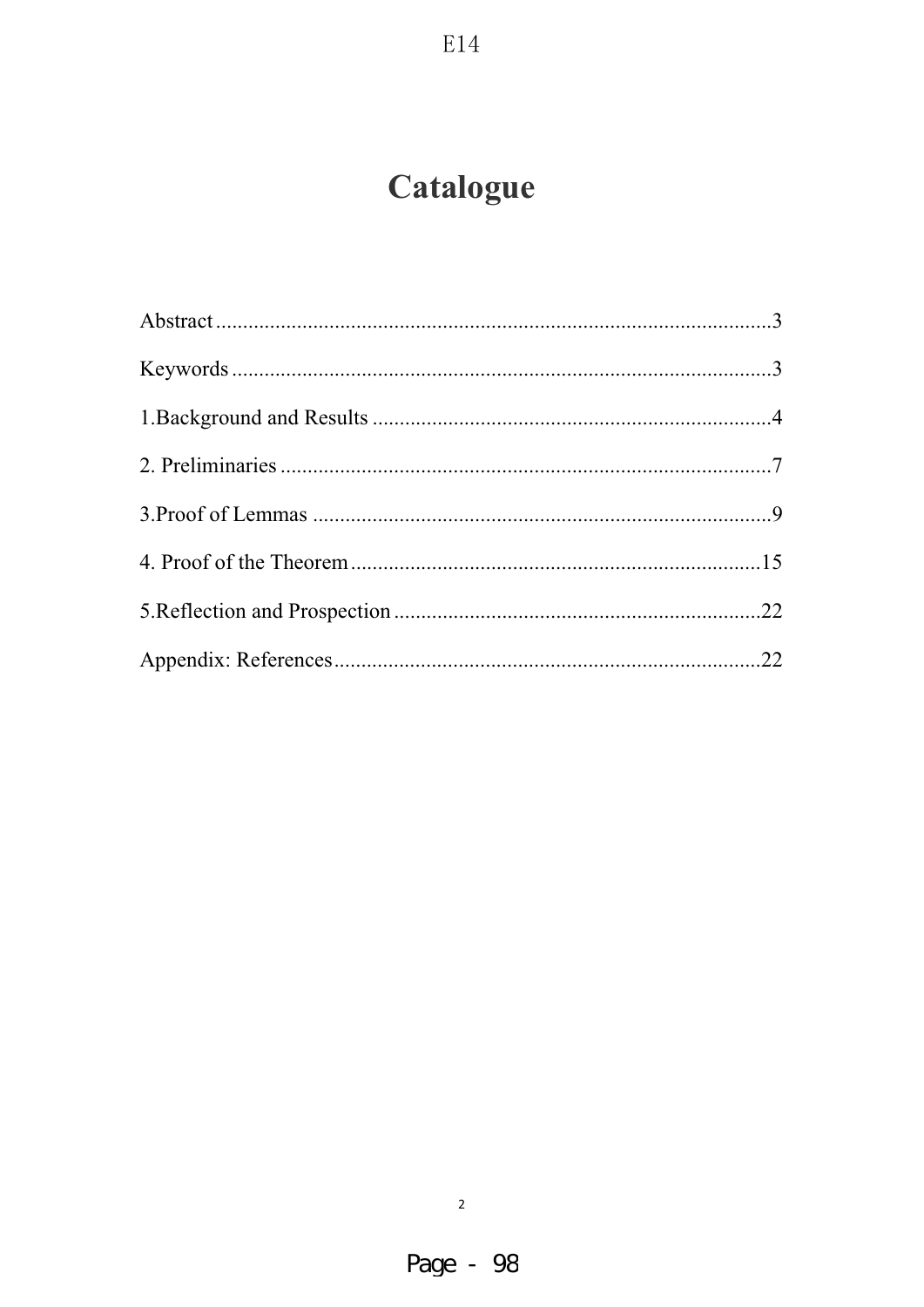### E14

# **On a class of Discrete Maximum Value Problem**

## **Abstract**

In this paper, we discuss how to get  $f(m)$ , the greatest number of grid points located on a circle in a grid net of  $m \times m$ . For  $m \le 15$ , a clear answer was given. For m
let the *Farey Sequence*, and obtain a lower bound of f(m). Based on this estimate, we get the range of the radius of the circle. Then, we find out all possible circles and the corresponding numbers of grid points. Finally, the greatest number f(m) in a gird net of  $m \times m$  is obtained.

# **Keywords**

Grid point & Grid net, Euler Function, Farey Sequence, Relatively Prime Integers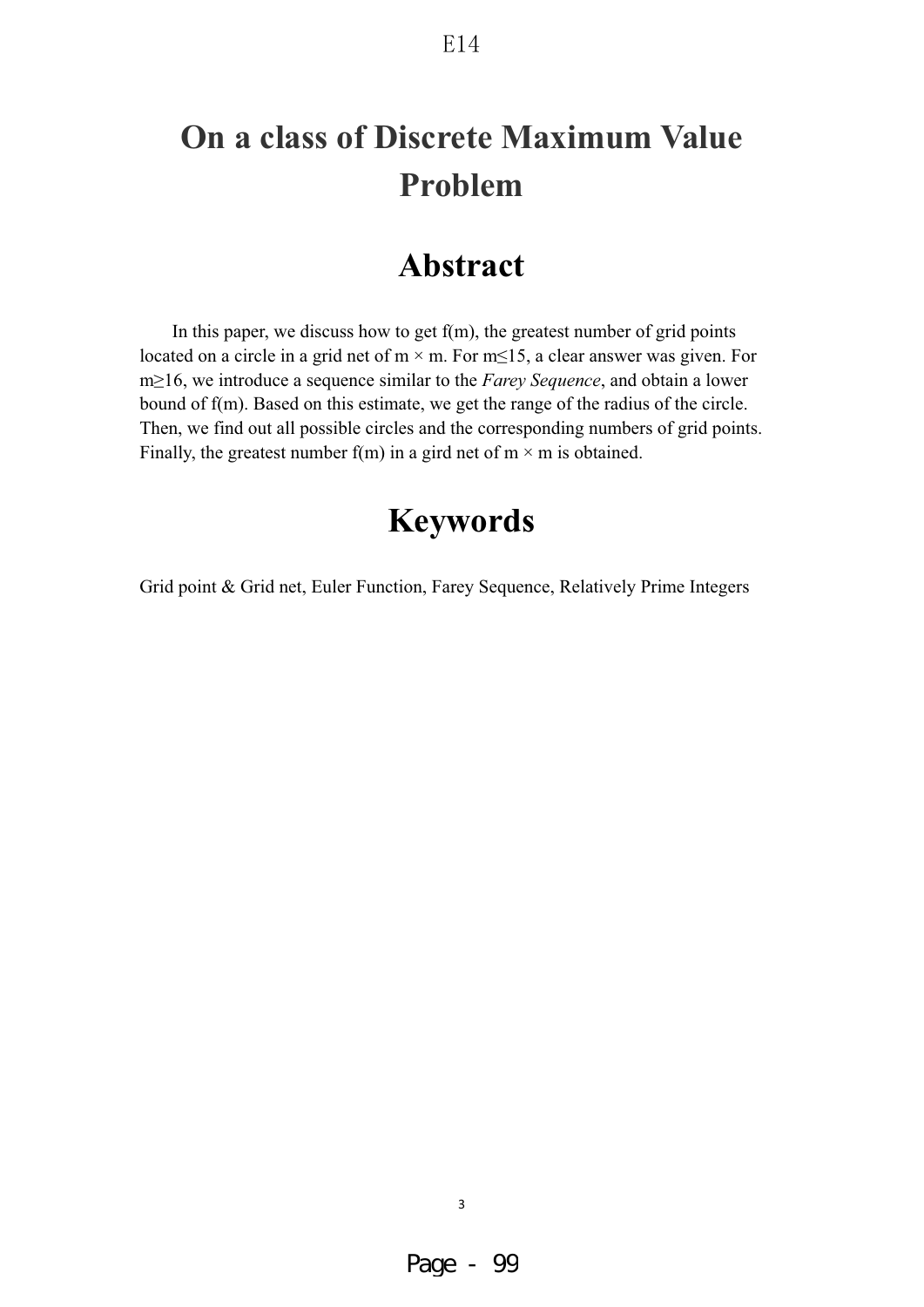## **1. Background and Results**

There is a very interesting problem in the exam of junior high school graduation in Huzhou, Zhejiang province in 2010:

There is a  $12 \times 12$  grid net as shown in Figure 1, which has 169 grid points. If we draw a circle arbitrary in the net, then the maximum value of the number of grid points located on a circle is \_\_\_\_\_\_\_\_\_\_\_ . <sup>1</sup>





The given answer is 12 in the exam. But this answer is wrong, the correct answer is 16. From this point, we are doing some research on this problem. What's more, we extend this question to a more interesting case of  $m \neq 12$ .

There are some people including some famous Mathematicians, such as Gauss, Hardy, Luogen Hua, Jingrun Chen and so on, focused on this problem. However, those studies were limited to the grid points located on a circle or an ellipse centered at the origin. When the grid net is less than  $15\times15$ , it is easy to solve if we use the result of Hardy's.<sup>2</sup>

**Proposition** Let  $n = 2^{\alpha} \prod p^r \prod q^s$ , p, q be the prime numbers of the form 4M+1 and

4M-1. Then the equation  $x^2 + y^2 = n$  has  $\delta(n)$  pairs of integer solutions, where  $\delta(n) =$ 

$$
\Pi(r+1)\Pi(\frac{1+(-1)^s}{2})\,.
$$

------------------------------------------------------------

In fact, in his book *Introduction to Number Theory,* Luogen Hua discussed the following three questions:

1. the number of the grid points located on a circle centered at origin.

2. the number of the grid points located in an ellipse centered at origin.

<sup>&</sup>lt;sup>1</sup>LaigenLuo, "Discussion On a Math Question in a Junior High School Graduation Exam"

<sup>&</sup>lt;sup>2</sup>G.H. Hardy and E.W. Wright, *An Introduction to the Theory of Numbers*, 5th ed. (Beijing: Posts and Telecom Press, 2008)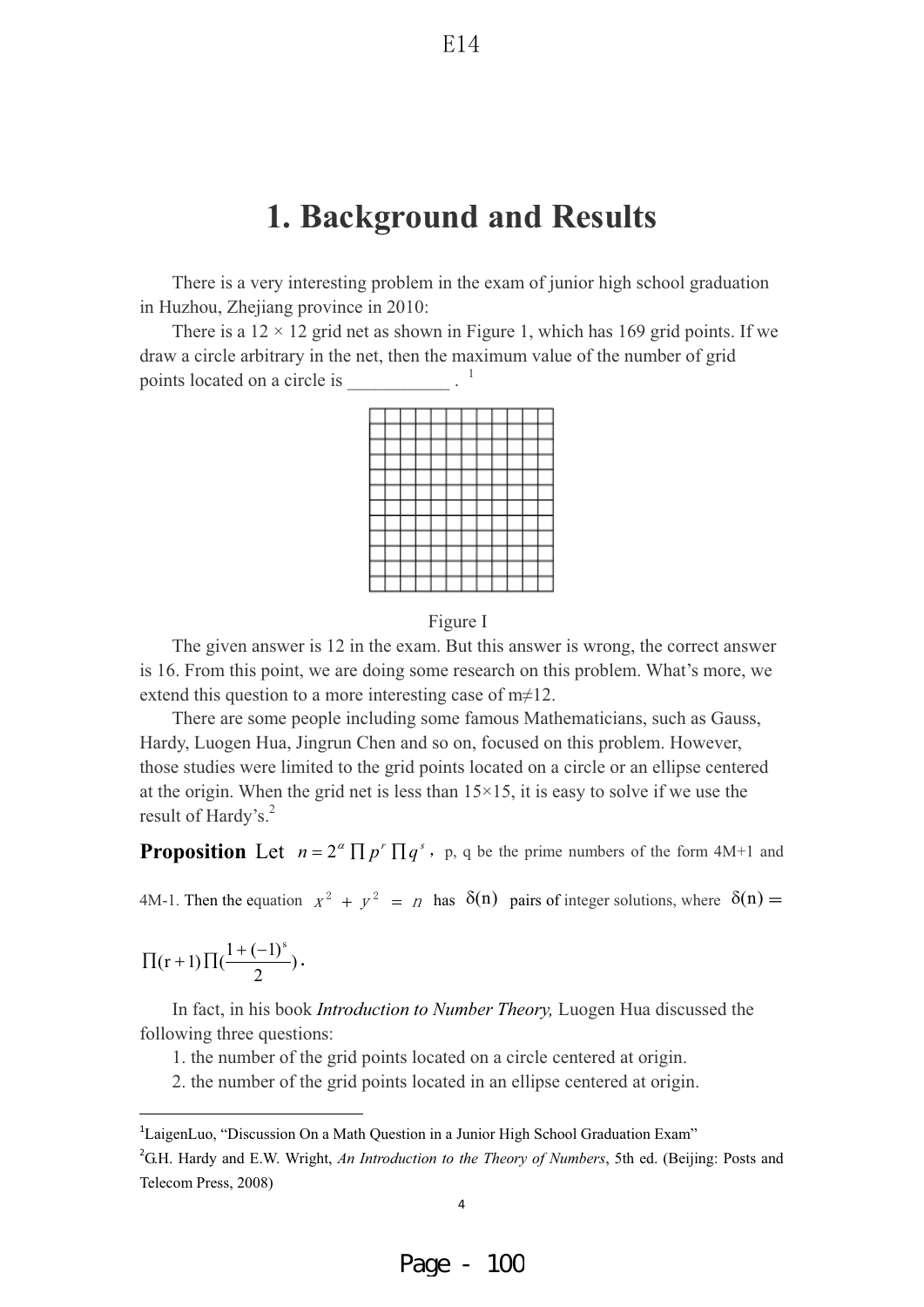3. the number of the grid points located on a 3-dimensional or high dimensional sphere.<sup>3</sup>

By the above results, we have

**Corollary** Let a,n be positive integers,  $b_1, b_2$  be the integers,  $R =$ a  $\frac{n}{n}$ . If the circle

 $(ax - b_1)^2 + (ay - b_2)^2 = n$  $(-b_1)^2 + (ay - b_2)^2 = n$  passes s grid points in the m×m grid net. If R>m, then

$$
s \le \delta(n). \text{ If } \frac{\sqrt{2}}{2}m < R \leq m, \text{ then } s \leq 2\delta(n). \text{ If } R \leq \frac{\sqrt{2}}{2}m, \text{ then } s \leq 4\delta(n).
$$

The proof will be given later in this paper.

It is known that, according to the properties of the circle, the center of the circle which passing the most grid points must be a rational point in a grid net. Without loss of generality, we assume the center of such a circle is a rational point.

When  $m < 16$ , using the above Corollary and resolving the prime factor of the square of the radius , one can solve maximum value problem for the number of grid point located on a circle in a grid net  $m \times m$ . However, the method does not work for the case  $m \ge 16$ , the reason is that we cannot use *drawer principle* to solve this problem, since the number of the *Drawers* is greater than the number of the grid points. So, when the grid net is more than  $16\times16$ , we need to develop some new methods to solve it. There are some difficulties: the center of the circle is not known (but must be a rational point); the radius of the circle is not sure; in addition, we have to exclude more and more possibilities while the number of grid points grows, and so on.

One of the keys to solve the problem is the integer count method. Motivated by Farey sequences, we introduce the concept of the summation of two adjacent sides length(we use two grid points which constitutes the diagonal of the rectangle as the summation of two adjacent sides of this rectangle). We denote the summation by  $K_{\text{EF}}$ .

The absolute value of the slope of diagonal is  $|k| = \frac{a_1}{b_1}$ , (a<sub>1</sub>,b<sub>1</sub> are positive integers,

they are prime each other), the relationship of  $K_{\text{EF}}$  and  $a_1+b_1$  is set up. Thus, according to the counting methods that oral set up, we will solve the problem step by step. (We will get series of Lemma):

**Definition.** In a m×m grid net,  $f(m)$  is the greatest number of grid points located on

a circle.

------------------------------------------------------------

First, we give an estimate for the lower bound of  $f(m)$ , i.e.,  $f(m) \geq s$ .

Next, we proof  $f(m) \leq s$  by contradiction: Assume that  $f(m) > s$ , which is equivalent to  $f(m) \geq s+1$ , we want to find the range of the radius of the circles that equal to or large than s+1. Then we write down all the equations of circles which radius in the

<sup>3</sup> LuogengHua, *Introduction to Number Theory* (Beijing: Science Press, China), 131-140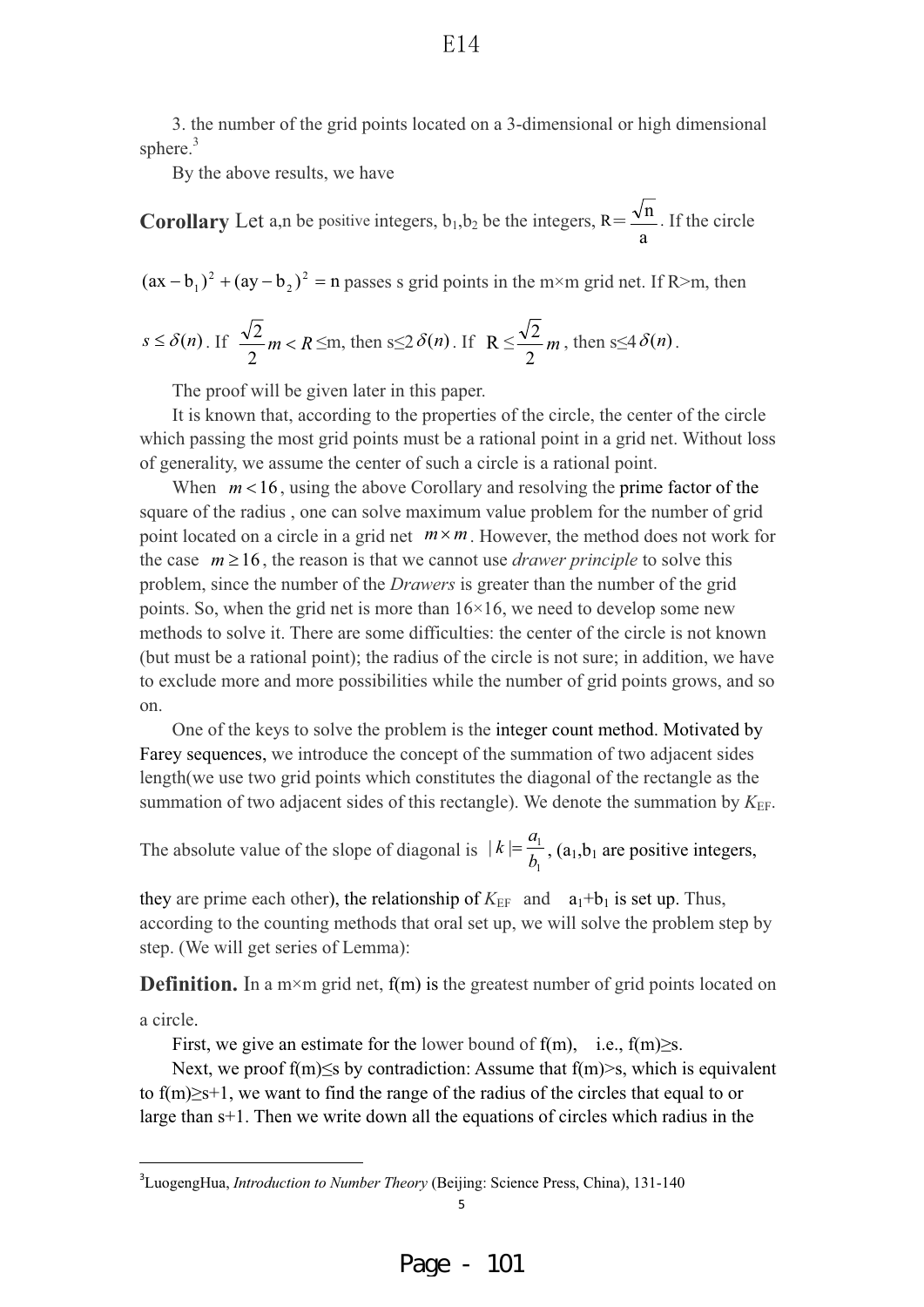range we get in the former step. Finally, we will find that none of those circles we wrote down could actually pass through equal to or large than s+1 grid points no matter how we move these circles on the plane.

In this way, we can conclude that  $f(m)$  is equal to s.

By the method above, one can calculate f(m) for any positive integer *m* theoretically (we have calculated up to around f(100), but calculation became complex for large m).

In this paper, we take how to calculate  $f(23)$  as an example to illustrate our methods of finding f(m) when m is greater than 15.

Our main results are the following.

**Results:**  $f(1)=f(2)=4$ ,  $f(3)=f(4)=f(5)=f(6)=8$ ,  $f(7)=f(8)=f(9)=f(10)=12$ ,

f(11)=f(12)=f(13)=...=f(21)=f(22)=f(23)=16; f(24)=20; f(25)=24.....

**Theorem 1.**  $f(15)=16$ .

**Theorem 2.**  $f(23)=16$ .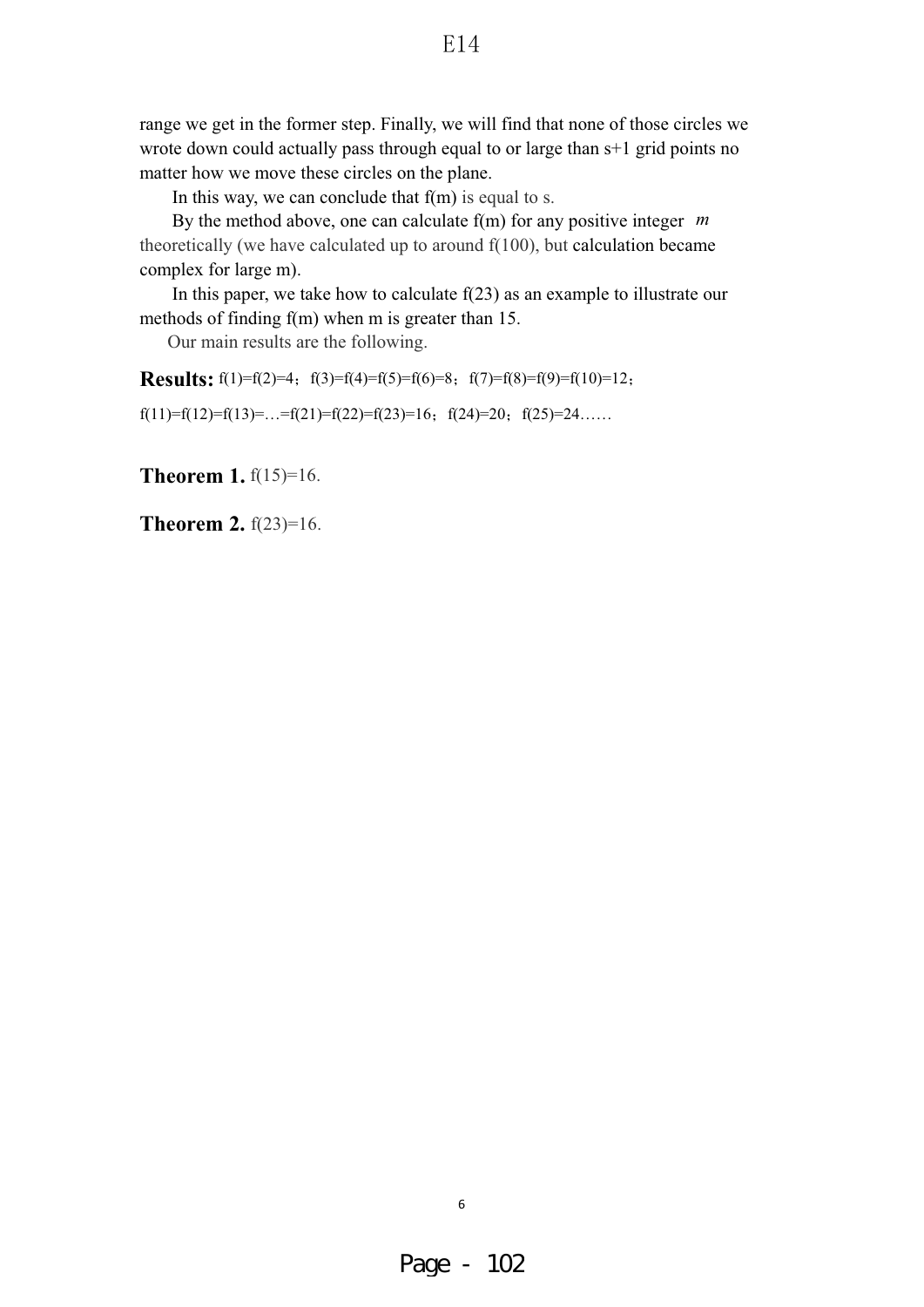### **2. Preliminaries**

**Definition 1.** Let EF be a diagonal of a rectangle in a grid net,  $K_{EF}$  denote the summation of two adjacent sides of the rectangle.  $K_{EF}$  is a positive integer. Specially, when  $EF$  is on the grid net line,  $K_{EF}$  is the length of line segment  $EF$ . Moreover, if

the absolute value of the slope of EF is  $|k| = \frac{a_1}{b_1}$ , where  $a_1, b_1$  are positive integers and

 $(a_1,b_1)=1$ , then  $K_{EF} \ge a_1+b_1$ .

**Definition 2.** Let *s* be a positive integer. Suppose that there is a positive integer j

with 
$$
\sum_{i=1}^{j} \phi(i) \le s < \sum_{i=1}^{j+1} \phi(i)
$$
, where  $\phi(i)$  is the Euler function, then  $\eta(s) = \sum_{i=1}^{j} i\phi(i) + [s - \sum_{i=1}^{j} i\phi(i)](j+1)$ .

The following table shows some values of  $\eta(s)$ .

|           | $\sim$<br>∠ | ◡ | $\overline{4}$ | ັ  | 6  | $\overline{ }$ | 8  | 9  | 10 | 11 | 12 | 13 | 14 | 15 | 16 | 17 | 18 | 19 |
|-----------|-------------|---|----------------|----|----|----------------|----|----|----|----|----|----|----|----|----|----|----|----|
| $\eta(s)$ | $\sim$      | 6 | 9              | 13 | 17 | 22             | 27 | 32 | 37 | 43 | 49 | 56 | 63 | 70 | 77 | 84 | 91 | 99 |

**Definition 3.** Let  $O'$  be a circle in a grid net,

 $M_1M_3$  and  $M_1M_3$  be lines which parallel to the grid

and pass the center  $\dot{O}$  and separate the circle  $\dot{O}$ into four parts (as shown in the figure ). Then the area which is above  $O'M_1$  while is on the right side of  $O'M_2$  is called the first area of the circle (containing the pointson line O'M1 while excluding the points on line O'M2); the area which is above O'M3 while is on the left side of O'M2 is called the second area of the circle (containing the points line O'M2 while excluding the



points line O'M3);the area which is under O'M3 while is on the left side of O'M4 is called the third area of the circle (containing thepoints on line O'M3 while excluding the points on lineO'M4); the area which is under O'M1 while is on theright side of

7-

E14

Page - 103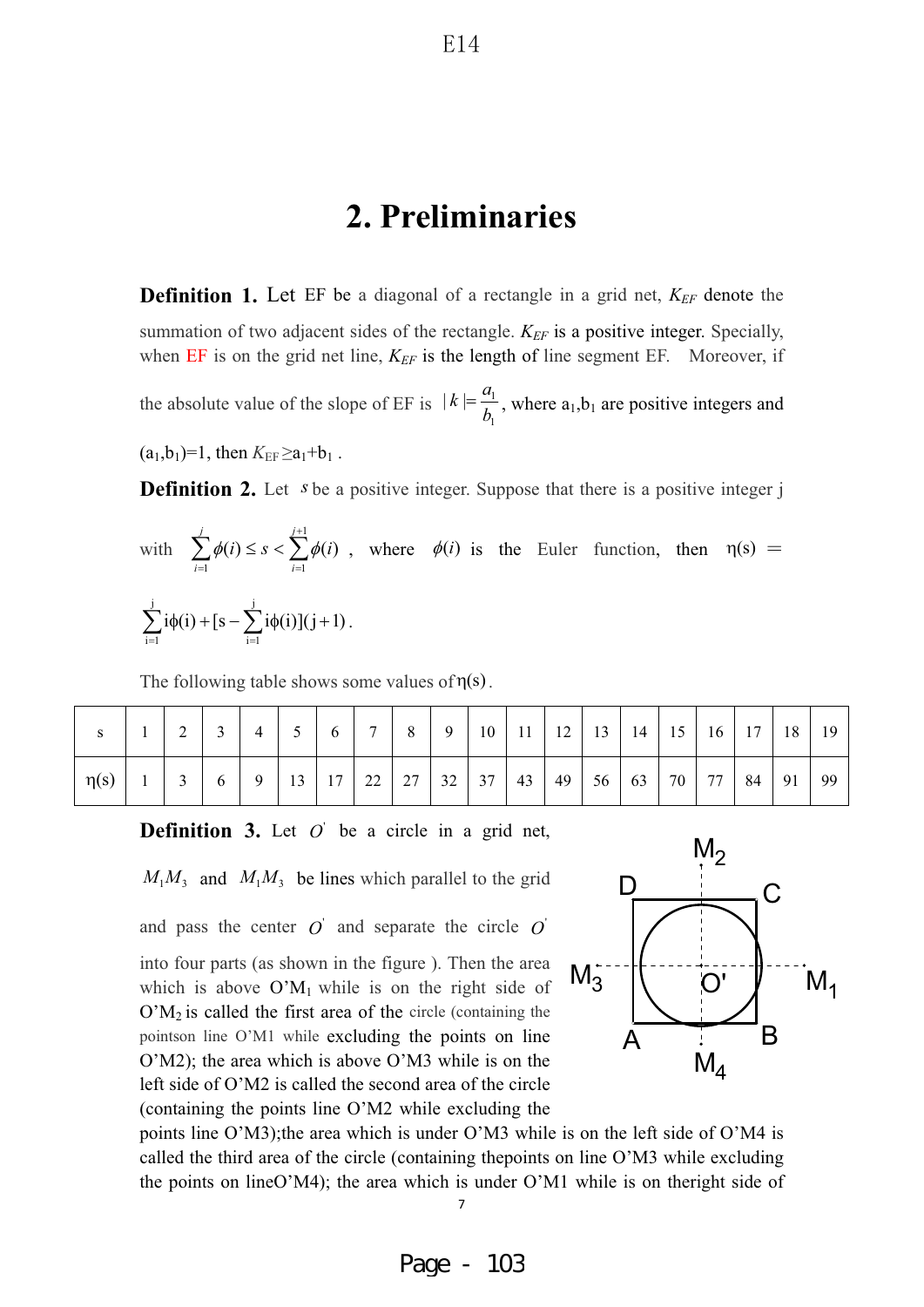O'M4 is called the forth area of the circle(containing the points on line O'M1 while excluding thepoints on line O'M2). We call one of the first, second, third or forth area of the circle one area.

**Lemma 1.** Let  $a, n, b_1, b_2$  be positive integers. Suppose that, in one area, there are *s* grid points located on the circle  $(ax - b_1)^2 + (ay - b_2)^2 = n$  $(-b_1)^2 + (ay - b_2)^2 = n$  in a grid net, and these *s* grid points can be covered by a  $a_0 \times b_0$  grid net. Then  $\eta(s)$ -1 $\le a_0 + b_0$ . If such a area is the union of the first area and the second area, then

$$
\eta([\frac{s}{2}])\!+\!\eta([\frac{s+1}{2}])\text{-}1{\leq}a_0\,+\,2b_0\,.
$$

If such a area is the all circle, then

$$
\eta([\frac{s}{4}]) + \eta([\frac{s+1}{4}]) + \eta([\frac{s+2}{4}]) + \eta([\frac{s+3}{4}]) {\leq} 2a_0 + 2b_0.
$$

**Lemma 2.** Let  $a, n, b_1, b_2$  be positive integers. Suppose that, in one area, there are *s* grid points located on the circle  $(ax - b_1)^2 + (ay - b_2)^2 = n$  $(-b_1)^2 + (ay - b_2)^2 = n$  in a grid net, and these *s* grid points can be covered by a  $a_0 \times b_0$  rectangle parallel to the grid net, then  $s \le \min([a_0], [b_0]) + 1.$ 

**Lemma 3.** Suppose that there is a circle centered in a  $23 \times 23$  grid net passing at least 17 grid points of 576 grid points, then the radius satisfies  $R \ge 8$ .

**Lemma 4.** Suppose that there is a circle centered in a  $23 \times 23$  grid net passing at least 17 grid points of 576 grid points, then there is at most one grid point in the circle.

**Lemma 5.** Let *M* be a point belongs to a segment AB and |BM|=a (*a* is a positive integer), and the circle center O is in  $\bigcirc M(R)$ , then in the forth quadrant of  $\bigcirc O'$ , there is no more than *a* grid points in it.

**Lemma 6.** For a grid net of  $23 \times 23$ , if the number of the grid points in grid net of  $23 \times 23$  on the circle is no less than 17, then the radius of the circle R $\leq$ 16.

**Lemma 7.** For a grid net of  $23 \times 23$ , if the number of the grid points in grid net of

23 × 23 on the circle is no less than 17, then the radius of the circle  $R \leq \frac{\sqrt{6}}{2}$  $\frac{890}{1}$ .

Page - 104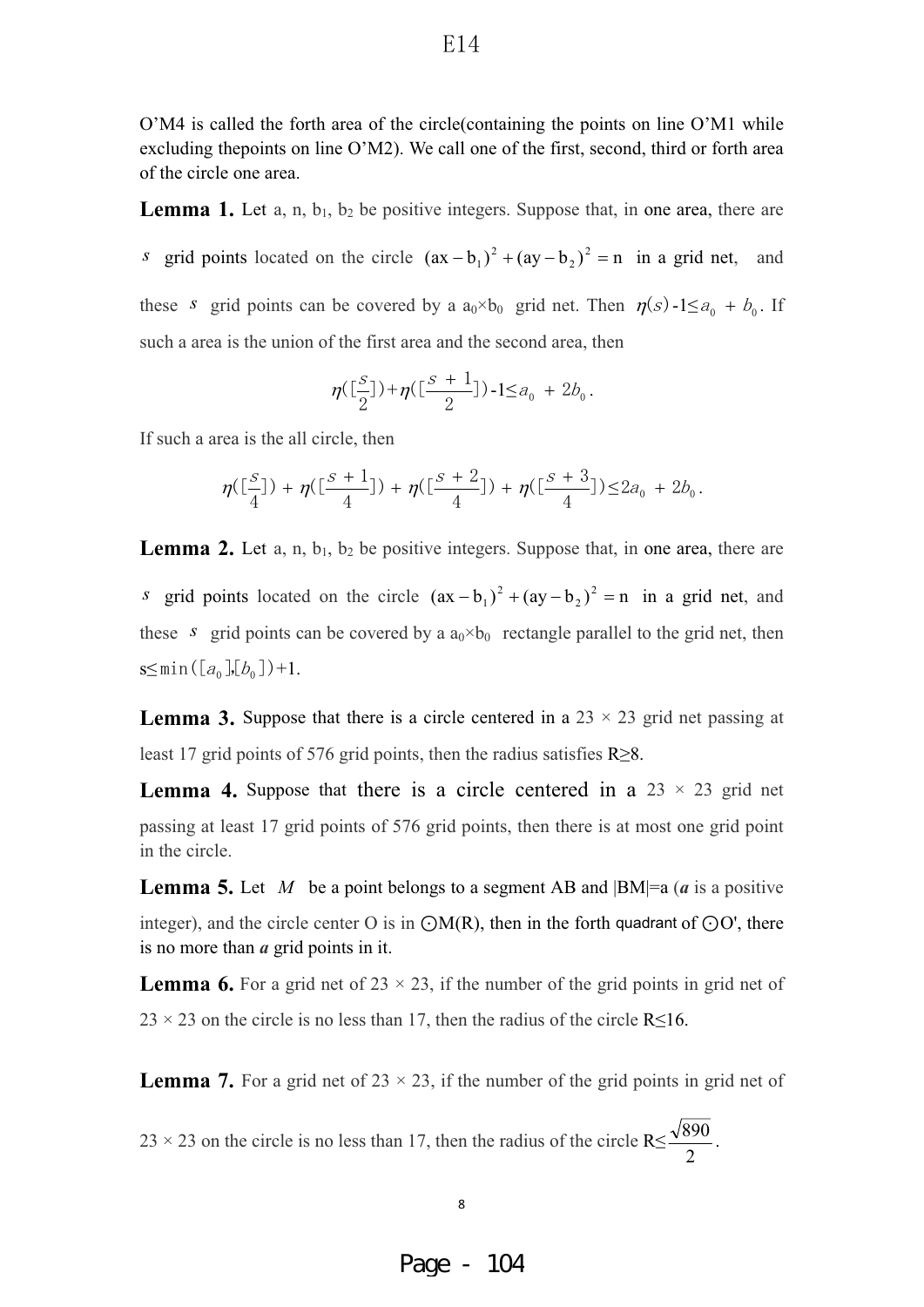### **3. Proof of Lemmas**

**Proof of lemma 1**. We only prove (1) holds since the others are similar. Let  $A_1A_2$ , A2A3, ……, As-1As be *s* grid point located on the circle  $(ax - b_1)^2 + (ay - b_2)^2 = n$  $(-b_1)^2 + (ay - b_2)^2 = n$ , AB=a<sub>0</sub>, AD=b<sub>0</sub>, and these grid points can be covered by a  $a_0 \times b_0$  grid net (as shown in the figure). Denote by  $c_1, c_2, \ldots, c_{s-1}$  the absolute values of the sum of numerator and denominator of the slope of  $A_1A_2, A_2A_3, \ldots, A_{s-1}A_s$  and sort c<sub>1</sub>, c<sub>2</sub>,……c<sub>s-1</sub> in ascending order, then c<sub>1</sub> $\geq$ 2, c<sub>3</sub> $\geq$ c<sub>2</sub> $\geq$ 3, c<sub>5</sub> $\geq$ c<sub>4</sub> $\geq$ 4,  $c_9 \geq c_8 \geq c_7 \geq c_6 \geq 5$ , ...... (if the sum of numerator and denominator is i, the possible smallest value is at most  $\phi(i)$ ). Then  $2+3+3+4+4+5+5+\cdots = \eta(s) - 1$  $a_0 + b_0 \geq K_{A_1 A_2} + K_{A_2 A_3} + \cdots + K_{A_{s-1}}$  $\geq 2 + 3 + 3 + 4 + 4 + 5 + 5 + \cdots = \eta$  $+ b_0 \geq K_{A_1A_2} + K_{A_2A_3} + \cdots +$  $b_0 \ge K_{A_1A_2} + K_{A_2A_3} + \cdots + K_{A_{s-1}A_s}$  (there are s-1 numbers in the lift hand of the last equality, starting from 2, the appear  $D_{\bullet}$  C A  $\mathcal{A}_3$ As

times of i is less than or equal to  $\phi(i)$ ).

In the same way, when the grid points are in other two areas or four areas, we can also prove it.

**Proof of lemma 2** If the grid points can be covered by a  $a_0 \times b_0$  rectangle whose sides parallel to the grid net, then  $s \leq min([a_0],[b_0]) + 1$ . The smallest one in these rectangles is  $[a_0] \times [b_0]$ . Then  $s \leq [a_0] + 1$ ,  $s \leq [b_0] + 1$  because, in one area of the circle, the grid net intersects the circle at most a point, and hence  $s \leq min([a_0],[b_0]) + 1$ .

**Proof of lemma 3** We assume that the radius R of the

circle satisfies  $R \le 8$ . By the drawer principle, the circle must be disjointed to grid edge AB or CD, and the same holds true for grid edge BC and AD. Then the grid points on the circle will be in a 15×15 grid net. However, the circle in the grid point can pass 16 grid points, which is a contradiction. Therefore,  $R \geq 8$ .



Next, we show that the center of the circle is in the grid net. Suppose to the contrary. By the symmetry of

the square, we will discuss two situations, the center in area I and area II: (a) When the center in area I(including boundary), because there are at least 17 grid points, they

are all in area I then  $\sum_{i=1}^{16} K_{A_i A_i}$  $\sum_{i=1}^{n_i n_{i+1}}$  $\kappa_{A_i A_{i+1}} \ge \eta(17) - 1 = 83 > 2 \times 23$ . Obviously, according to lemma 1,



Page - 105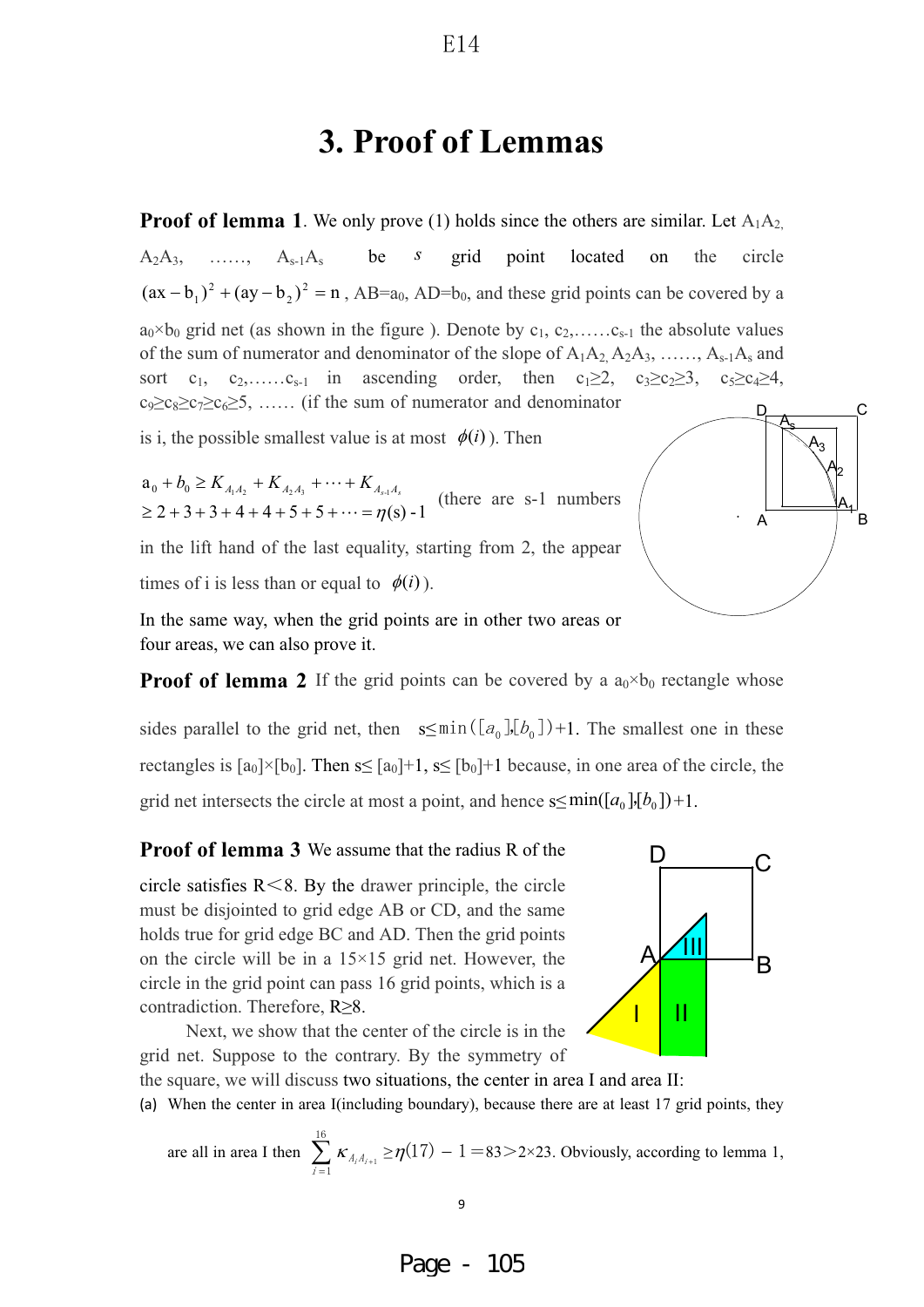$$
\sum_{i=1}^{16} \kappa_{A_i A_{i+1}} \leq 2 \times 23
$$
. So the center is not in area I.

(b) When the center in area I(including boundary), they are all in area I and area II,

E14

$$
\sum_{i=1}^{16} \kappa_{A_i A_{i+1}} \ge \eta(9) + \eta(8) - 1 = 58 > 23 + 17 \times 2 + 1
$$
. By Lemma 1, a 23×17 grid net can cover

16 grid points which is on the circle at most.

If  $R \leq 17$ , the center is out of the grid net. Choose a chord of the circle which pass A,B, the height of its bow is less than or equal to 17. Then all grid points on the circle can be covered by a 23×17 grid net. Thus the number of the grid points is not greater than 16.

If R>17, take radius O'G perpendicular to AB,  $\eta(12)$ -1=48>  $23\times2$ , so there are at least 5 points on the left side of O'G, there are at least 9 points on one side. Take point  $B_2$ ,  $B_4$  on O'G,  $GB_2$ 



 $=4$ ,  $GB_4 = 8$ . Do  $B_1B_2$ ,  $B_3B_4$  perpendicular left and right separately to O'G intersecting

the circle at  $B_1, B_3$  separately. Take E'E,F'F perpendicular to O'G intersecting O'G at

 $E', F'$ , respectively. Because GB2=4, GB4=8. By Lemma 1, the rectangle

 $(G B<sub>2</sub>$  is its one side) has at most 5 grid points in the second area, the rectangle  $(G B<sub>4</sub>$  is its one side) has at most 5 grid points in the second area, as arc EG has 5 grid points at least, arc FG has at least 5 grid points,  $B_2, B_4$  is on segment G E'.



G F' separately,  $B_1B_2 \leq E E'$ ,  $B_3B_4 \leq F F'$  .  $E E \geq B_1B_2 = \sqrt{4(2R - 4)}$  >  $\sqrt{4 \times (2 \times 16 - 4)} = 4 \times \sqrt{7} > 10$ , FF $\geq B_3B_4 = \sqrt{8(2R - 8)} > \sqrt{8 \times (2 \times 16 - 8)}$ 

 $8 \times \sqrt{3}$  > 13. So AB=EE'+ FF' > 10+13=23, which is contradict to "23=AB". This completes the proof.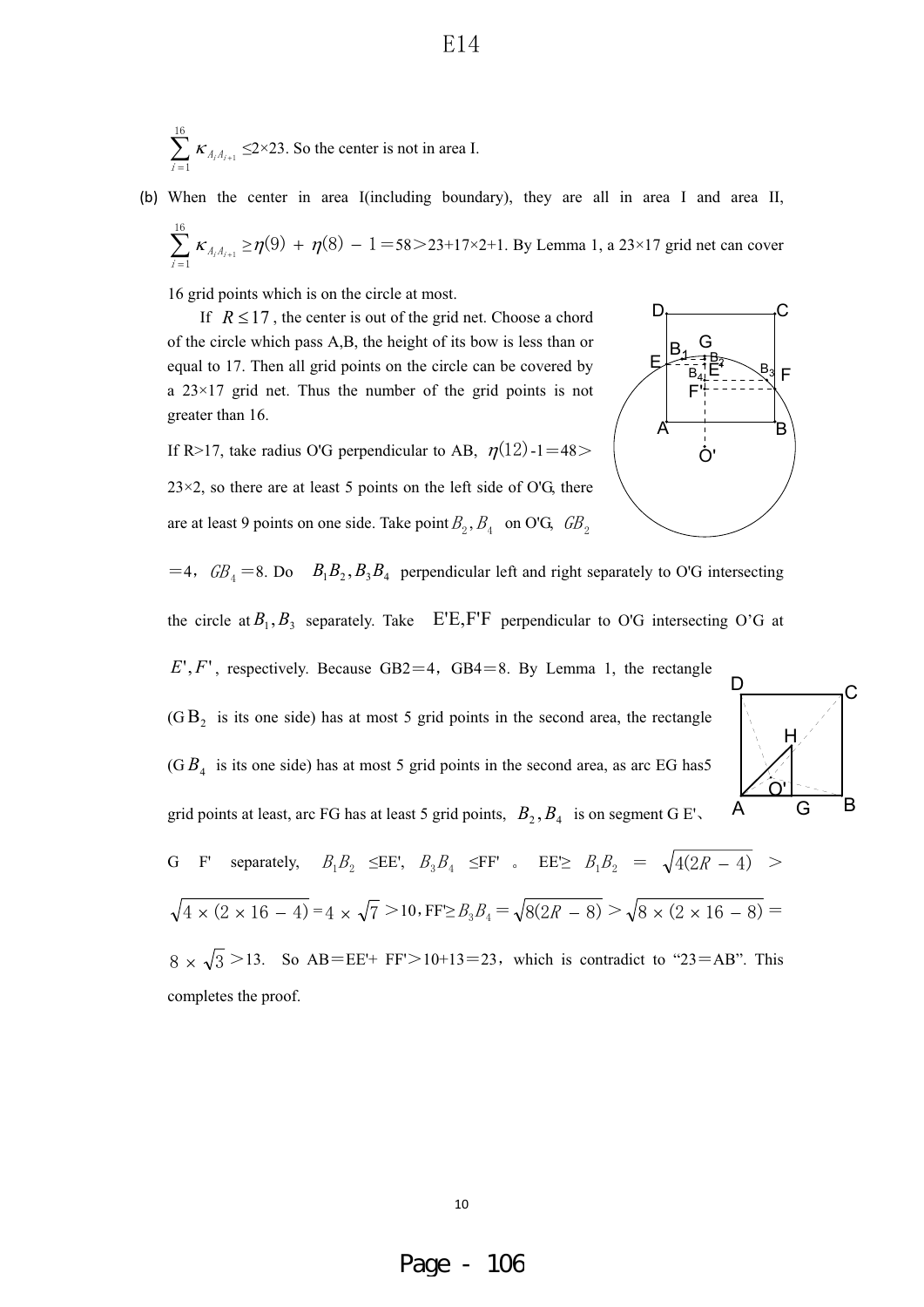

**Proof of lemma 4.** By Lemma 3, the center of the circle is necessarily in the grid

net. Assume that there are at least 2 grid points in the circle. We discuss there are 0, 1, 2 points out of the circle separately.

When the center in area III (not containing boundary), by Pythagorean Theorem, AO'<BO'<DO'<CO'. There are three cases need to be considered.

(i)There are 4 grid points in the interior of circle but no grid point located on the circle (as shown in the figure ).

(ii) There are 3 grid net points in the interior of circle,  $AO' \leq BO' \leq DO' \leq CO'$ , C is out

of the circle, A,B,D is in the interior of circle,  $BO' \leq DO' \leq R$ . Take  $O'I, O'G$ 

perpendicular to BC, CD intersecting BC, CD at I, G, respectively. Then  $GE \ge DG$ , FI  $>BI$ , E, F is on the segment GC and IC. So arc EF is in the rectangle O'ICG, the grid points on EF is in the first area. Think about the distance between grid points on arc EF and AB. Assume the minimum of the distance value is d (d is a positive integer). Translate  $\odot$ O' d unit downward. Then point O' is out of grid net ABCD, now the grid points on arc EF is still the grid points in grid net ABCD, we turn the problem to the center is out of grid net, so the circle can't pass 17 grid points.

(iii) There are 2 grid net points in the circle,  $AO' \leq BO' \leq DO' \leq CO'$ , C, D is out of the circle, A,B is in the circle,  $AO' \leq BO' \leq R$ . Take MN paralleling to AB intersecting AD, BC at M,N,  $AO' < R = EO'$ , then  $EM > AM$ , point E is on MD (not containing M). In the same way, point F is on NC (not containing N), arc EF is above MN. Assume the minimum of the distance between grid points on arc EF and AB is d (d is the positive integer). Then the distance between O' and AB is less than d. Translate  $\odot$ O' d unit downward. Then point O' is out of grid net ABCD, now the grid points on arc EF are still grid points in grid net ABCD, we turn the problem to the center is out of grid net, so the circle can't pass17 grid points.

So, when the number of the grid net points in the circle is no less than 2, circle can't pass17 grid points.

**Proof of lemma 5.** Take O'G perpendicular to BC intersecting BC at G, and M'M

perpendicular to O'G intersecting O'G at M' (as shown in the figure ). The intersected point E of  $\odot$ O' and AB is on the segment BM( not containing endpoint). The grid points on the circle in the forth area are all in rectangle MBGM' (not containing M'M). So the grid points in the forth area can be covered by the rectangle whose width is a-1. By Lemma 2, there are at most  $a$  grid points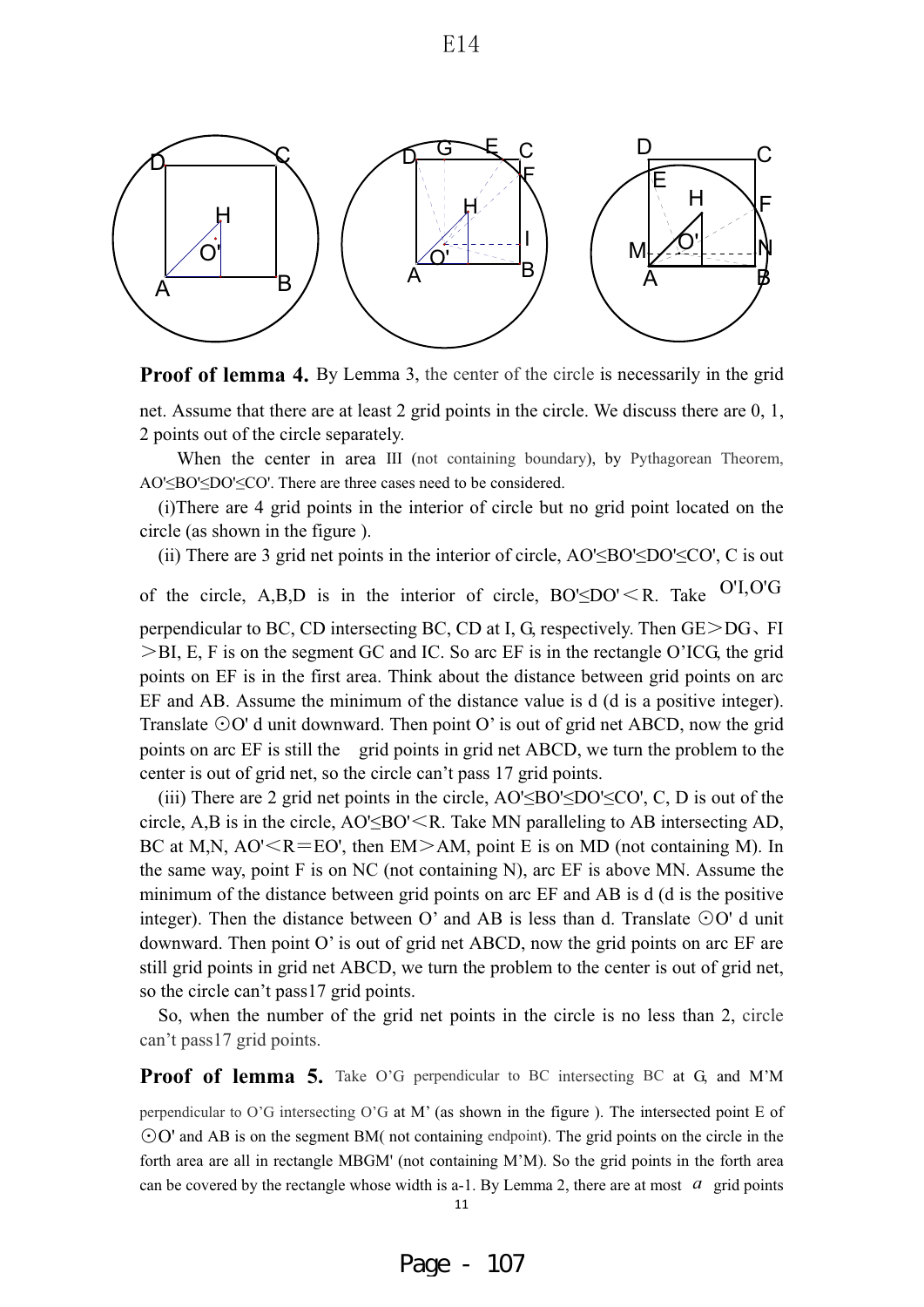E14

in the forth area of  $\odot$ O'.

**Proof of lemma 6** First, we show that  $R \leq 17$ .

Assume  $R>17$ , take a circle centered at B with radius 17. The circle intersects AH, AB at N and M, respectively (as shown in the figure ).

When the center O' is in the region surrounded by the arc MN, segments MG, HG and HN (not containing arc MN), then  $AO' \leq BO' \leq 17 \leq R$ , A, B is in the interior of circle. By Lemma 4, circle can't pass17 grid points in a 23×23 grid net.



When the center O' is in the region surrounded by the arcMN, segments AM and AN (not containing point N). Take O'P, O'Q paralleling to grid net line, and take E'E,F'F perpendicular to  $O'P,O'Q(as)$  shown in the figure ). Assume the coordinate of N is (a, a), then  $(23 - a)^2 + a^2 = 17^2(a < 11.5)$ , a=8. Thus N=(8,8). AO' $\lt 2, \sqrt{2} \lt R$ , E'E $\lt 8$ , F'F $\lt 8$ .

PE'= 
$$
R - \sqrt{R^2 - E' E^2} < R - \sqrt{R^2 - 8^2} \le \frac{8^2}{17 + \sqrt{17^2 - 8^2}} = 2
$$
. In the same way, PE'  $<$ 

2. By Lemma 2, there are at most 2 grid points on the arc PE and 2 grid points on the arc QF, so there are at most 2 grid points on the arc PE in the rectangle ABCD. Then there are  $17-2-2=13$ grid points at on the arc PQ (not containing endpoints P,Q), they are all on the circle  $\odot$ O' in the first area,  $\eta(13) - 1 = 55 > 2 \times 23$ . When the center O' is in the region surrounded by the arc MN, segments AM and AN (not containing point N), the circle can't pass 17 grid points in a  $23\times23$ grid nets.

When O' coincides with N, if  $R > 17$ ,  $AO' \leq BO' = 17 < R$ , A,B is in the circle, circle can't pass17 grid points in the grid net ABCD. If R=17, the equation of  $\odot$  O' is  $(x - 8)^2 + (y - 8)^2 = 17^2$ , it will pass 12 grid points, circle pass no more than 12 grid points in grid nets ABCD, which is impossible. Therefore,  $R < 17$ .

Next, let's prove  $R \le 16$ .

By the above result, the center O' is in the circle and the radius is less than 17. Make suitable geometric transformation for the circle such that the number of the grid points on the circle is not reduced, and the center is in  $Rt\triangle MNH$  ( the distances between M and AB,CD, N and AB are both 6, H is the center of the square ABCD) (as shown in the figure ).

Suppose that there is a circle with radius  $R>16$  such that the circle pass at least 17 grid points.

 $M' = \frac{1}{2} G$ A B O' M

 $P \longrightarrow C$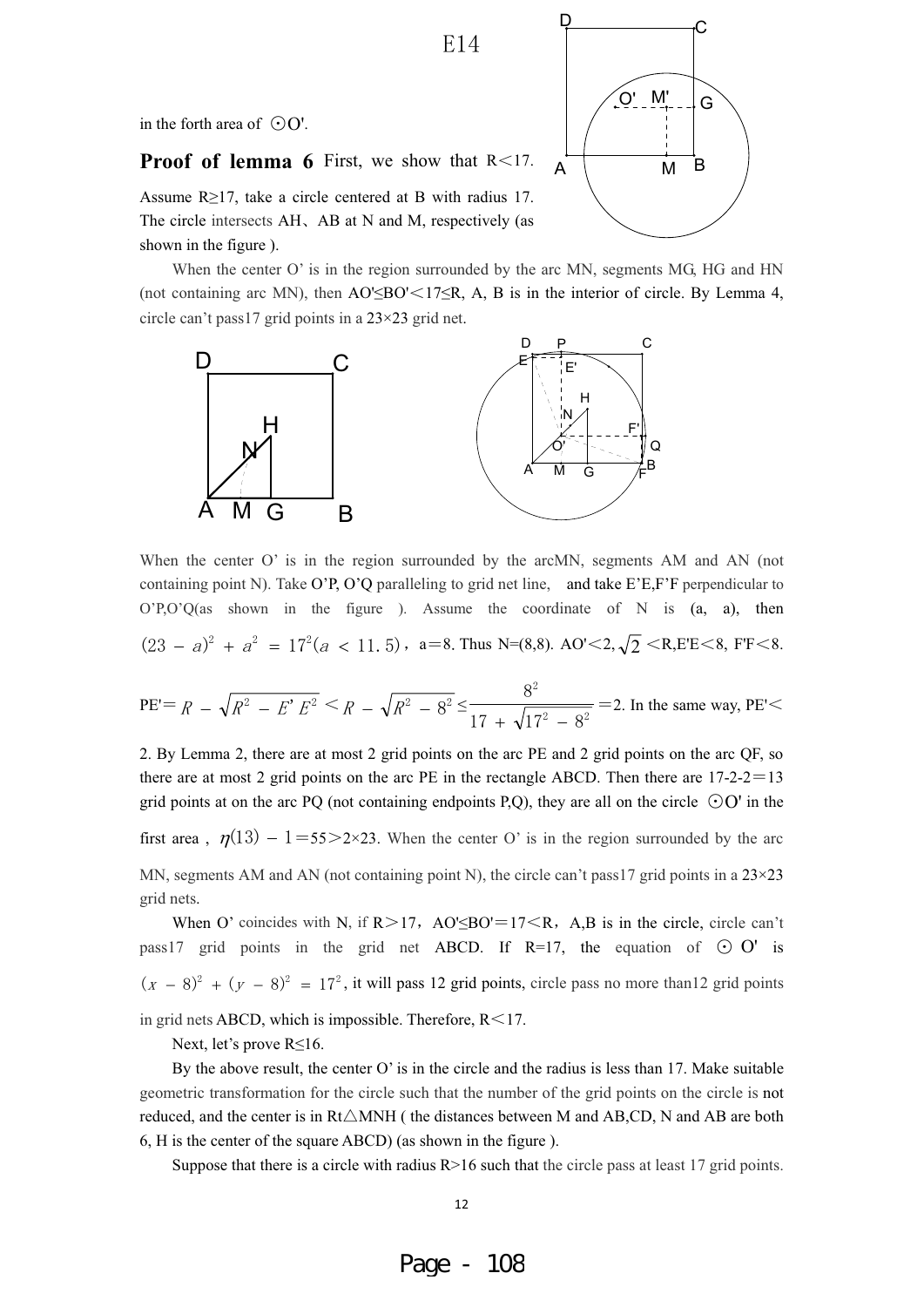We may assume that the center is in  $Rt\triangle MNH$ . If the center O' is in the region surrounded by the arc GI, segments NI and GN, then points A, B are both in  $\odot$ O'. So the center O' is in the region surrounded by the arc GI, segments HI, MG and HM ( see the yellow area).

Take  $B_1$ ,  $B_2$ ,  $B_3$  on AB,  $BB_1=1$ ,  $BB_2=2$ ,  $BB_3=3$ , and let  $B_1$ ,  $B_2$ ,  $B_3$  be the centers of circles with radius 16, respectively. By Lemma 5, if the center O' is in  $\bigcirc B_1$ ,  $\bigcirc B_2$ ,  $\bigcirc B_3$ , then there

are 1,2,3 grid points in the forth area of  $\odot$ O'. Take circles centered at A and A<sub>1</sub> with radius 16. Similarly, take the integer points near D on the segment AD as centers and 16 as radius until there is a circle containing the point G (as shown in the figure). So the yellow area is divided into eight regions. Record every value for maximum of the grid points of these regions in the second, third, forth area (as shown in the figure , in the figure, the first, second, third addend correspond to the value for maximum of the grid points in the second, third, forth area). The sum of the grid in second, third forth is no more than 6, So the number of the grid points in the first area is no less

than 11.  $\eta(11) - 1 = 52 > 2 \times 23$ . So the grid points in the first area are no less than 11. So R less 16.



Using Lemma 6, we know that the center is in  $Rt\triangle MNH$  ( the distances between M and AB,CD, N and AB are both 7, H is the center of square ABCD). By Lemma 2, the center O' is in the region surrounded by the arc MH, segments HI and GI. In a similar way , take a sequence of circles and choose  $R = \frac{\sqrt{890}}{2}$ . Record every value for maximum of the grid points of these regions in the second, third, forth area (as shown in the figure , in the figure, the first, second, third addend correspond to the value for maximum of the grid points in the second, third, forth area). The summation of the grid in second, third forth is no more than 7, So the number of the grid points in the first area is no less than 10.  $\eta(10) - 1 = 36 > 2 \times (23-7)$ . The grid points in the first area of the circle can be covered by grid net  $(23-7) \times (23-7)$ . So we can get the following lemma.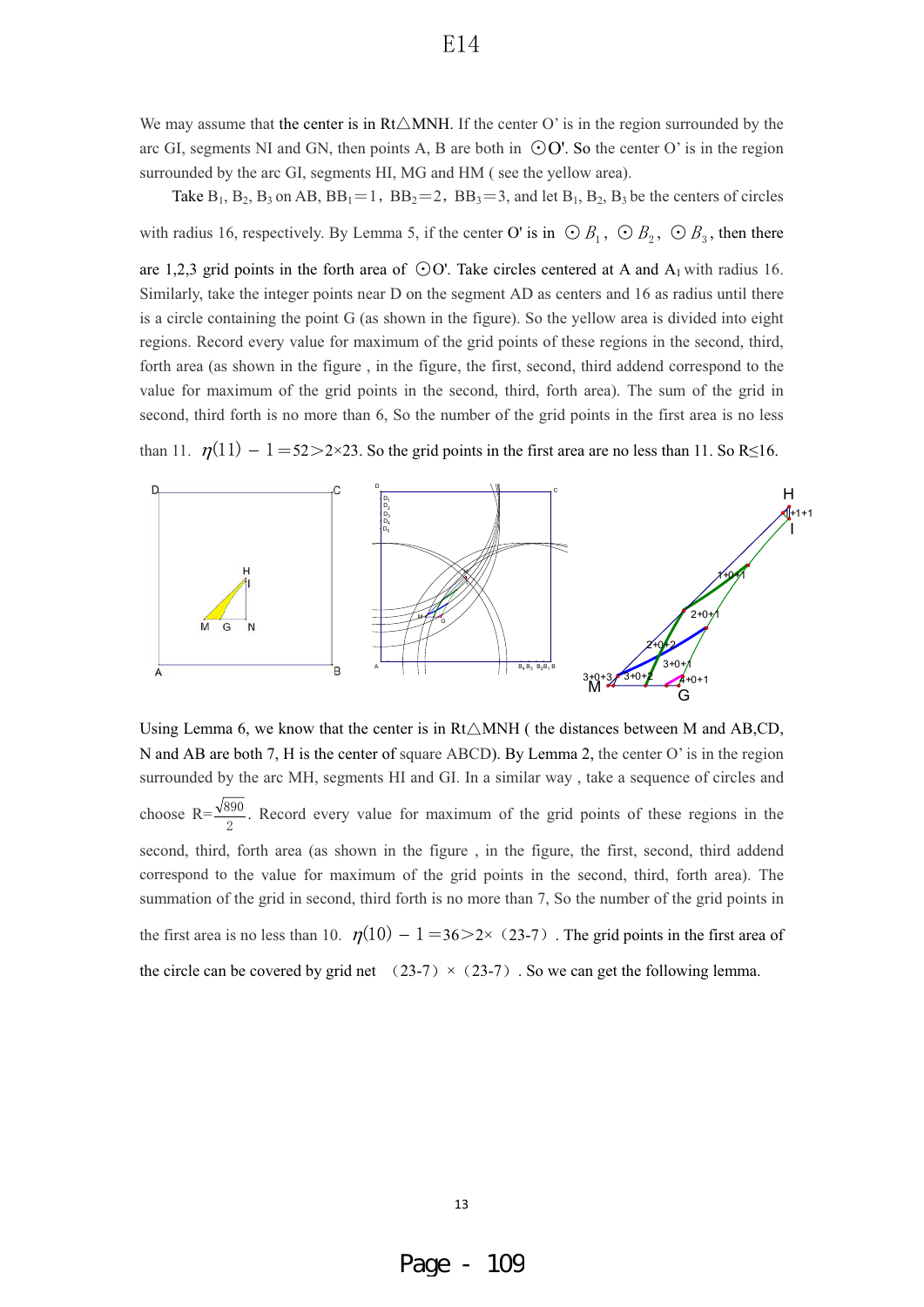### E14



One can prove Lemma 7 with small modifications. So we omit it here.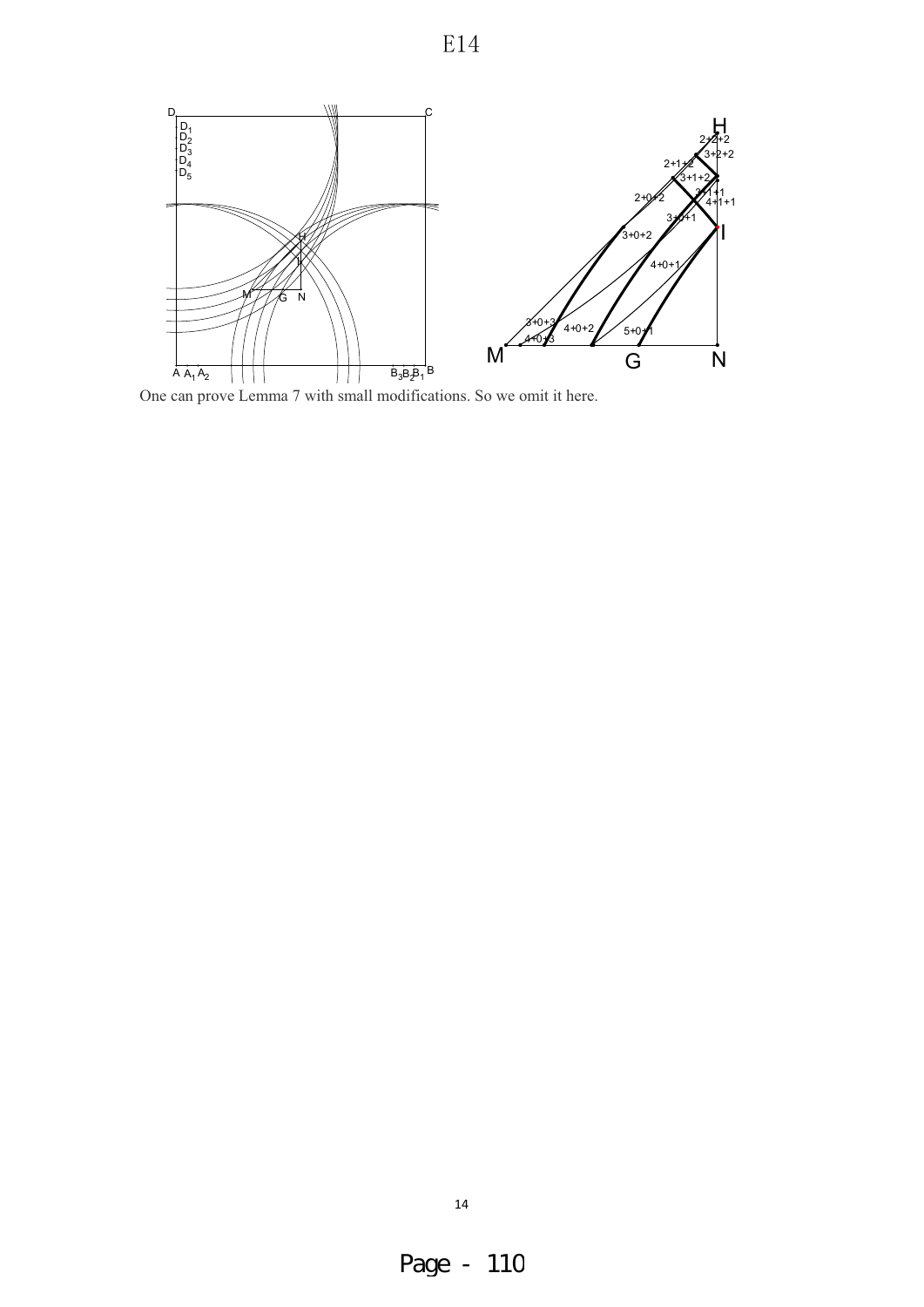# **4.Proof of the Theorem**

#### **Proof of inference 1**

- (1) If  $R \leq \frac{\sqrt{2}}{2}$  m, by the proposition, s  $\leq 4 \delta(n)$ .
- (2) If  $\frac{v}{\pi}$ m < R 2  $\frac{2}{n}$  m < R  $\leq$  m, i.e.,  $\sqrt{2}$  m < 2R. The diameter of the grid net is less than the diameter of the circle, one of two endpoints of the same diameter must be out of the grid net. The grid points on the circle of  $(ax - b_1)^2 + (ay - b_2)^2 = n$  $(-b_1)^2 + (ay - b_2)^2 = n$  is no more than on the circle of

$$
x_0^2 + y_0^2 = n
$$
. Then,  $s \le \frac{4\delta(n)}{2} = 2\delta(n)$ .

- (3) If R>m, according to the Symmetry of the circle, we can discuss the center in two situations: (a) it is out of the grid net; (b) it is in the grid net. No matter where the center is, we can find a Sector to cover the grid points on the circle, the radius of Sector is R, the Central angle is the acute angle.
	- (a) When the center is out of the grid net, according to the symmetry of the circle, we can assume the center O' is under AB( as shown in the figure ). The Sector O'-EF can be covered by semicircle whose diameter is paralleling to AB, then the Sector O'-EF is

minor arc. EF $\leq AC = \sqrt{2AB} = \sqrt{2m} \leq \sqrt{2} R$ , according to cosine theorem,

$$
\cos \angle \text{EO}'\text{F} = \frac{\text{O}'\text{E}^2 + \text{O}'\text{F}^2 - \text{EF}^2}{2\text{O}'\text{E} \cdot \text{O}'\text{F}} > \frac{R^2 + R^2 - (\sqrt{2}R)^2}{2R \cdot R} = 0, \text{ then } \angle \text{EO}'\text{F is the}
$$

acute angle.

(b) When the center is out of the grid net, according to the symmetry of the circle, we can assume that the center O' is in  $\triangle$ ABH (H is the center of ABCD), as shown in the figure. Take segments O'A' and O'B' paralleling to AB intersecting AD and BC at A' and B'. Because O' is in  $\triangle$ ABH,  $\angle$ AHB<sup>=</sup>  $90^\circ$ , so $\angle A$  O'B is a obtuse angles, according to the larger angle makes larger edge,  $A O' \leq AB \leq R$ ,  $B O' \leq AB \leq R$ , so the points in the rectangle ABB'A' must be in  $\odot$ O', the grid points on the circle must be above A'B'. The Sector O'-EF can be covered by semicircle whose diameter is paralleling to AB, then the Sector



O'-EF is minor arc. EF $\leq AC = \sqrt{2AB} = \sqrt{2m} \leq \sqrt{2} R$ , according to cosine theorem,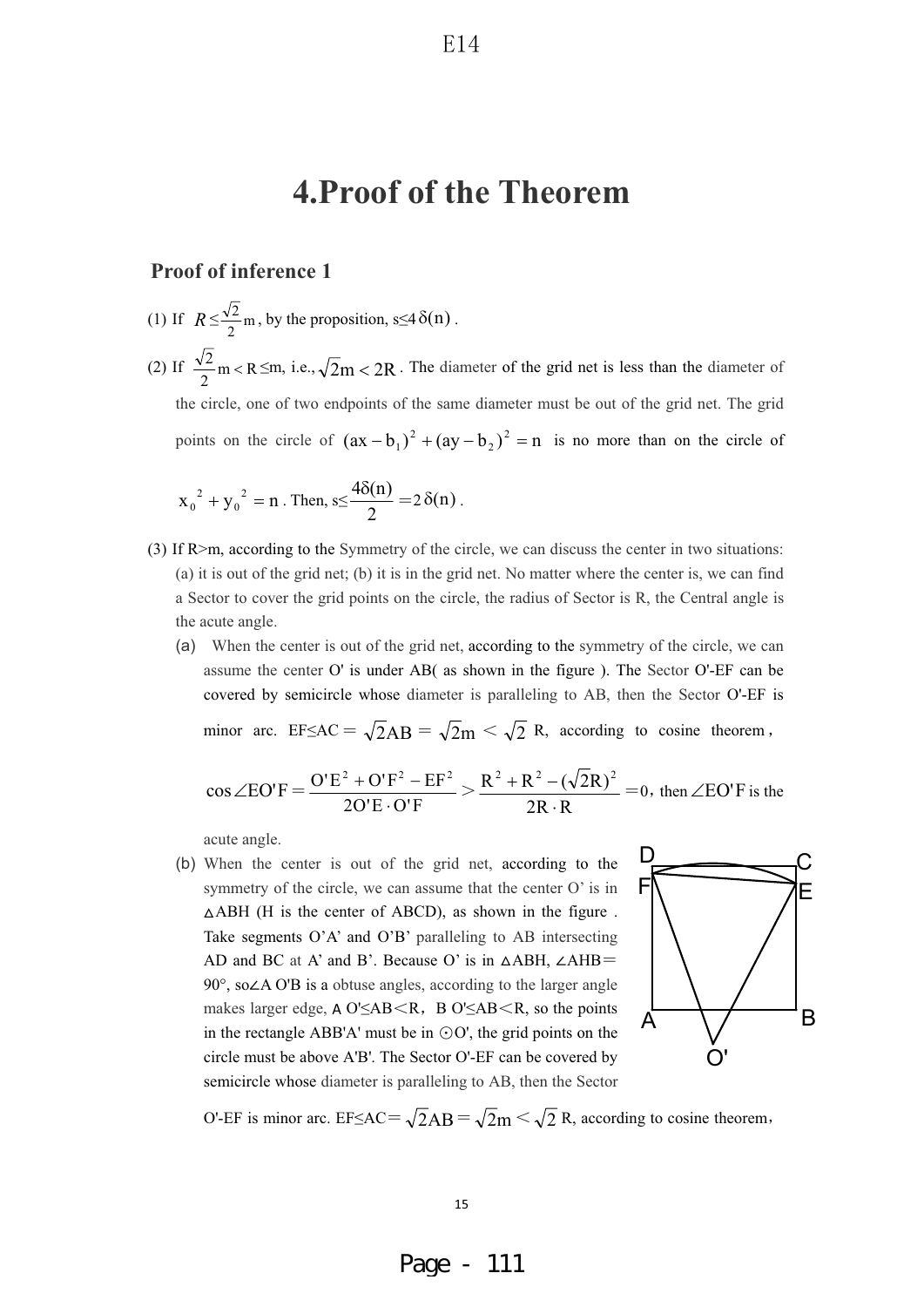$$
\cos \angle \text{EO}'\text{F} = \frac{\text{O}'\text{E}^2 + \text{O}'\text{F}^2 - \text{EF}^2}{2\text{O}'\text{E} \cdot \text{O}'\text{F}} > \frac{R^2 + R^2 - (\sqrt{2}R)^2}{2R \cdot R} = 0, \text{ then } \angle \text{EO}'\text{F is the}
$$

acute angle.

If the circle  $(ax - b_1)^2 + (ay - b_2)^2 = n$  $(-b_1)^2 + (ay - b_2)^2 = n$  passes s grid points in the grid net m×m, all grid points are on sector O'-EF, the Central angle is the acute angle. When A is the center of the grid net, let coordinate system magnification of a, the center O' is O"  $(b_1, b_2)$  (it is the grid point in new coordinate system), E is E', F is F', there is s grid point at least on the arc O''- E' F. the equation of the circle is  $(x - b_1)^2 + (y - b_2)^2 = n$  $(x-b_1)^2 + (y-b_2)^2 = n$  will pass 4s grid



points at least, then $4s \leq 4 \delta(n)$ . So  $s \leq \delta(n)$ 

#### **Proof of Theorem 1:**

.



As shown in the figure above, we give the estimation of  $f(15)$ :  $f(15) \ge 16$ ; then let's prove  $f(15)$ 16, We proof by contradiction: assuming  $f(15)\geq 17$ 

Establish a rectangular coordinate system as the grid point at lower left quarter is the origin of coordinate, the square length of a side is per unit length, the right level is X axis, the vertical direction is y axis. If there are 17 grid points at least on the circle, according to drawer principle, there are two grid points at the same lever, assume them E,F. As they are grid points on the circle, so the abscissa of the center of the circle must be the integer or half of the integer. In the same way, the ordinate of the center of the circle must be the integer or half of the integer.

E14

Page - 112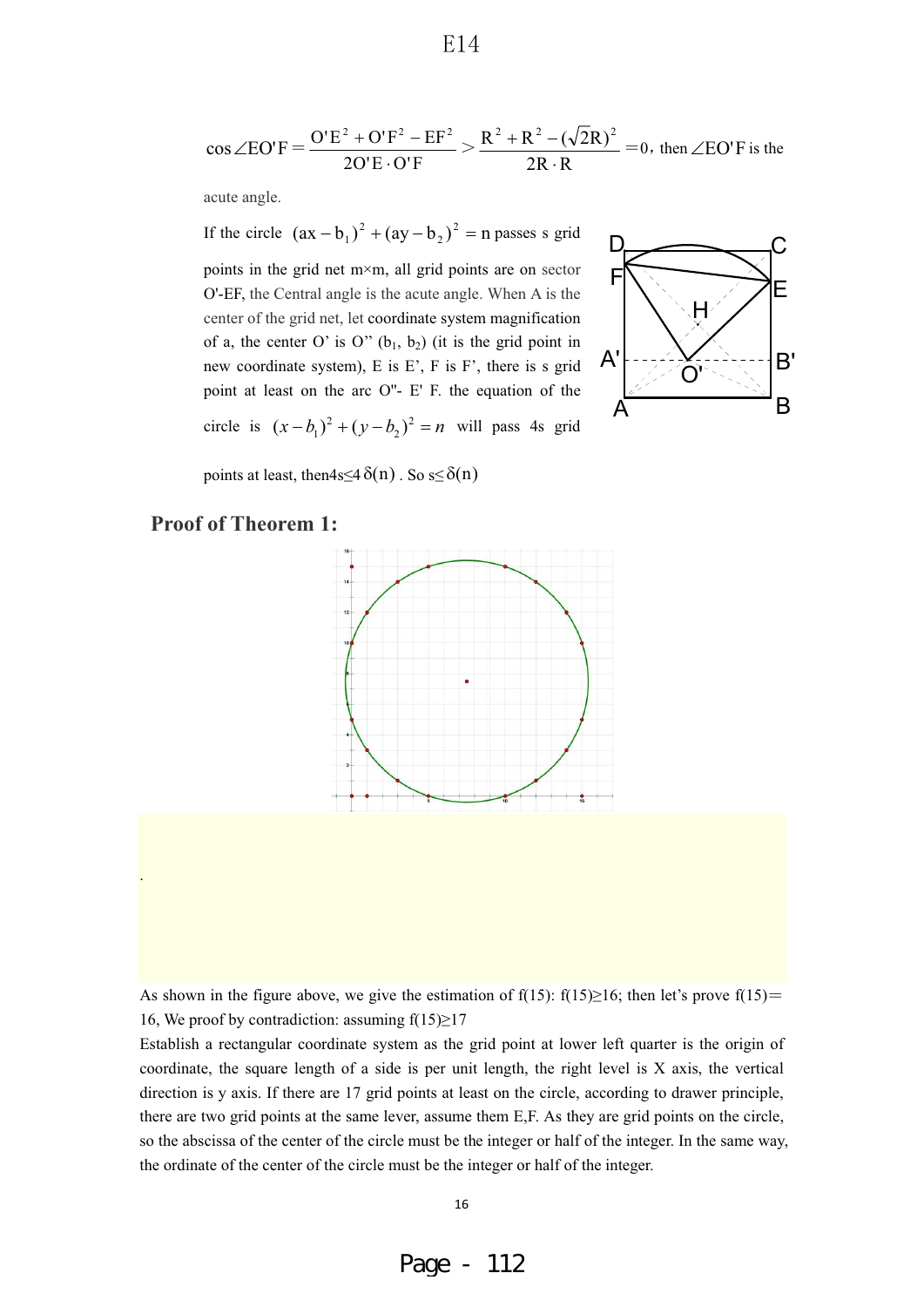Assume the coordinate of the center is  $\left(\frac{a}{2}, \frac{b}{2}\right)$  (a, b are positive integer), the radius is R, the equation of the circle is  $(2x - a)^2 + (2y - b)^2 = 4R^2$ , so the number of the integer solve is the number the grid points on the circle. Then when left of the equation is the integer, so  $4R^2$  is the integer. As there are17grid points on the circle at least, so the equation has 17 integer solutions at least.

According to inference 1, when 
$$
4R^2 \le 4 \times (15 \times \frac{\sqrt{2}}{2})^2 = 450 \text{ (R} \le \frac{\sqrt{2}}{2} \text{ m})
$$
,  $4 \delta (4R^2) \ge 17$ ,  $\therefore$ 

 $\delta(4R^2) \ge 5$  ( $\delta(4R^2)$ ) is the integer); when  $450 < 4R^2 \le 4 \times 15^2 = 900$  ( $\frac{\sqrt{2}}{2}$  m < R 2  $\frac{2}{m}$  m < R  $\leq$ m),

 $2\delta(4R^2) \ge 17$ ,  $\therefore \delta(4R^2) \ge 9$ ; when  $4R^2 > 900$  时 (R>m),  $\delta(4R^2) \ge 17$ .

Let's estimate the range of  $4R^2$ , as the center is in the grid net, then R $\leq 15\sqrt{2}$ ,  $4R^2 \leq 1800$ . Think about the prime number in the form of  $4M+1$ : because  $5\times13\times17\times29=32045$ , so there are three prime numbers in the form of  $4M+1$  at most in  $4R^2$ . Think about  $4R^2 \le 450$ ,  $450 < 4R^2 \le 900$  and  $4R^2 > 900$ .

When  $4R^2 \le 450$ ,  $\delta(4R^2) \ge 5$ . As  $5 \times 13 \times 17 = 1105 > 450$ , so there are two prime number in the form of  $4M+1$  at most in  $4R^2$ . Then we will discuss  $4R^2$  has one prime number in the form of  $4M+1$  and two prime number in the form of  $4M+1$ .

 $4R^2$  has one prime number in the form of  $4M+1$ , as  $\delta(4R^2) \ge 5$ , so the value for minimum

of  $4R^2$  has  $5^4 = 625$ , which is contradict to  $4R^2 \le 450$ . So this is impossible.

 $4R^2$  has two prime numbers in the form of  $4M+1$ ,  $\delta(4R^2) \ge 5$ , then one exponent of prime number in the form of  $4M+1$  is no less than 2. There are two possible situations:  $4R^2$  $5^2 \times 13 = 325$  or  $4R^2 = 5^2 \times 17 = 425$ . when  $4R^2 \le 450$ ,  $\delta(4R^2) \ge 5$ ,  $4R^2$  may be 325 425.

When  $4R^2 = 325, 425, 4R^2$  is the odd number,  $\delta(4R^2) = 6$ ,  $(x_0, y_0)$  is the integer solution

of  $x_0^2 + y_0^2 = 4R^2$  $x_0^2 + y_0^2 = 4R^2$ , then  $(y_0, x_0)$  is the integer solution of  $x_0^2 + y_0^2 = 4R^2$  $x_0^2 + y_0^2 = 4R^2$ , so one of  $x_0$ ,

 $y_0$  is even number, the other is odd number. so one of a,b is even number, the other is odd number.

As the  $\left\{\right.$ &  $\int$  $- b =$  $-a =$  $\boldsymbol{0}$ 0  $2y-b=y$  $2x-a=x$ and  $\left\{ \begin{array}{c} 1 \end{array} \right\}$ &  $\int$  $- b =$  $-a =$ 0 0  $2y-b=y$  $2x - a = x$ there is only one of them has integer solution.

According to proposition,  $x_0^2 + y_0^2 = 4R^2$  $x_0^2 + y_0^2 = 4R^2$  has 24 integer solutions. So

17-

Page - 113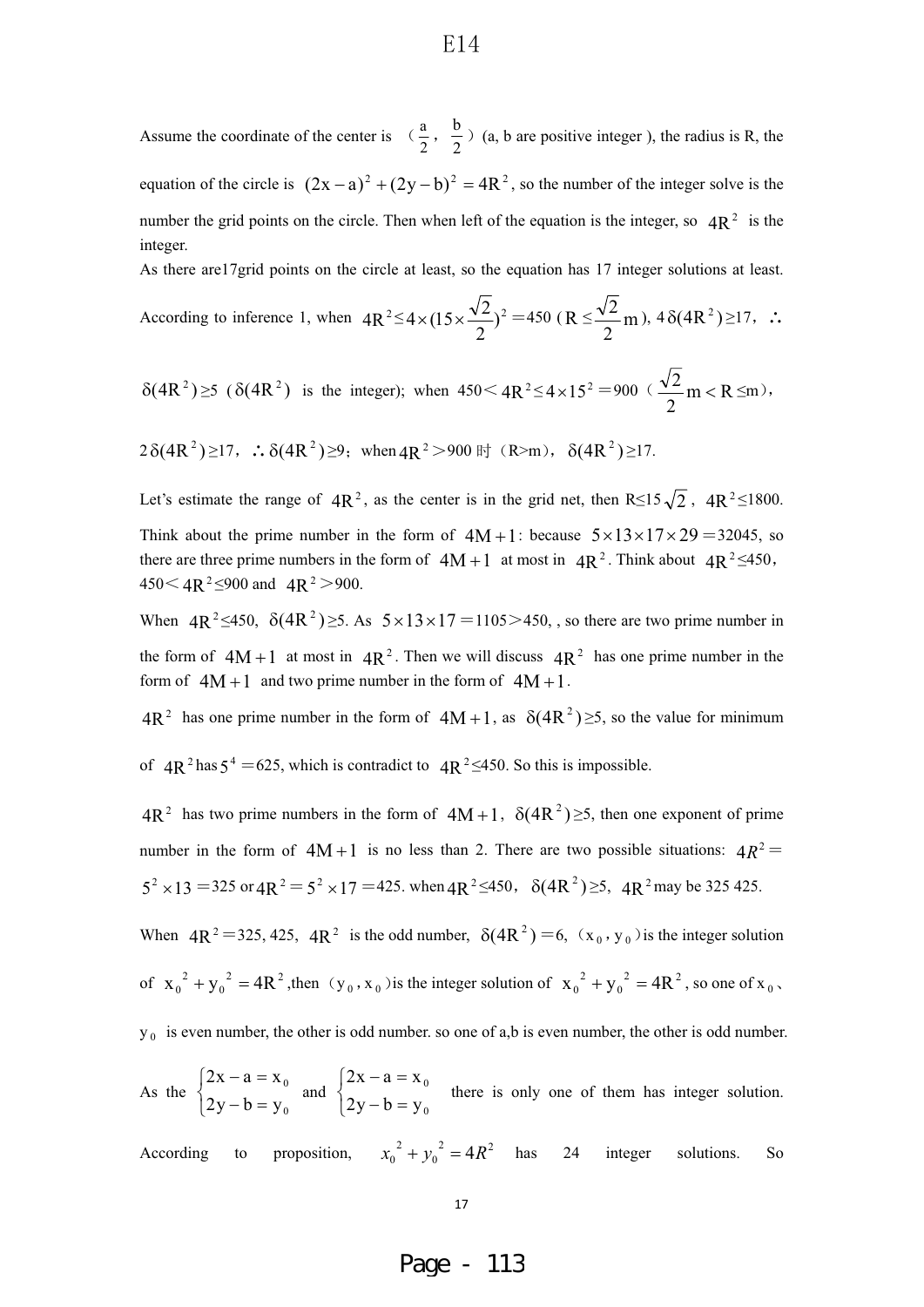$(2x - a)^2 + (2y - b)^2 = 4R^2$  has 12 integer solutions, which is contradict to s≥17. So this is impossible.

(1) When  $450 < 4R^2 \le 900$ ,  $\delta(4R^2) \ge 9$ , there are three prime numbers in the form of  $4M+1$ at most in  $4R^2$ . So one exponent of prime number in the form of  $4M+1$  is no less than 2. When  $4R^2$  has one prime number in the form of  $4M+1$ , the value for minimum of  $4R^2$ is  $5^8 = 390625 > 900$ ; When  $4R^2$  has two prime number in the form of  $4M+1$ , the value for minimum of  $4R^2$  is  $5^2 \times 13^2 = 4225 > 900$ ; When  $4R^2$  has three prime number in the form of 4M + 1, the value for minimum of  $4R^2$  is  $5^2 \times 13 \times 17 = 5525 > 900$ . So this is impossible. In sum,  $f(15)\geq 17$  is wrong, so  $f(15)=16$ .

#### **Proof of Theorem 2:**

If the result is wrong, so  $f(23) \ge 17$ , then it must exist a circle that there are 17 grid points in  $23 \times 23$ 

grid net on the circle. The range of the radius R:  $8\leq R \leq \frac{\sqrt{3}}{2}$  $\frac{890}{1}$ .

According to the inference of definition 1, there exist grid points  $E$ ,  $F$ ,  $G$  on  $O$  $O'$ ,  $F$  is on arc  $EG$ ,

satisfied  $\kappa_{EF} + \kappa_{FG} \leq \left[\frac{8m}{s}\right]$  $\begin{bmatrix} m \\ m \end{bmatrix} = \begin{bmatrix} 8 \times 23 \\ 17 \end{bmatrix}$ 17  $\left[\frac{8 \times 23}{17}\right] = 10$ . Apparently,  $\kappa_{EF} + \kappa_{FG} \ge \kappa_{EG}$ , so  $\kappa_{EG} \le 10$ .

Let the circle do some translation transformation up or down and symmetry transform as the coordinate axis is symmetry axis. Point E,G are E'  $(0, 0)$ , G'  $(a, b)$  are integer points, a by  $a+b\leq 10$ , their greatest common divisor is expressed asgcd  $(a, b)$ ), think about the grid point not on

E'G', the distance between it and E'G' for minimum is no less than  $\frac{1}{\sqrt{a^2 + b^2}}$  $gcd(a, b)$  $a^2 + b$  $a, b$  $\frac{1}{1 + b^2}$ . So the height of

the bow of arc E'F' is no less than  $\frac{1}{\sqrt{a^2 + b^2}}$  $gcd(a, b)$  $a^2 + b$  $\frac{(a, b)}{1 + b^2} \ge \frac{1}{\sqrt{a^2 + b^2}}$  $\mathbf{1}$  $a^2 + b^2$ 

As R> 
$$
\frac{17}{2}
$$
, the height of the bow of arc E'G' is  $R - \sqrt{R^2 - \frac{a^2 + b^2}{4}}$ 

$$
\frac{a^2 + b^2}{4}
$$
\n
$$
\frac{4}{R^2 + \sqrt{R^2 - \frac{a^2 + b^2}{4}}} \le \frac{a^2 + b^2}{\left(\frac{17}{2}\right)^2 + \sqrt{\left(\frac{17}{2}\right)^2 - \frac{a^2 + b^2}{4}}} = \frac{17}{2} - \sqrt{\left(\frac{17}{2}\right)^2 - \frac{a^2 + b^2}{4}}.
$$
\n
$$
\therefore \frac{\gcd(a, b)}{\sqrt{a^2 + b^2}} \le \frac{17}{2} - \sqrt{\left(\frac{17}{2}\right)^2 - \frac{a^2 + b^2}{4}}
$$

Page - 114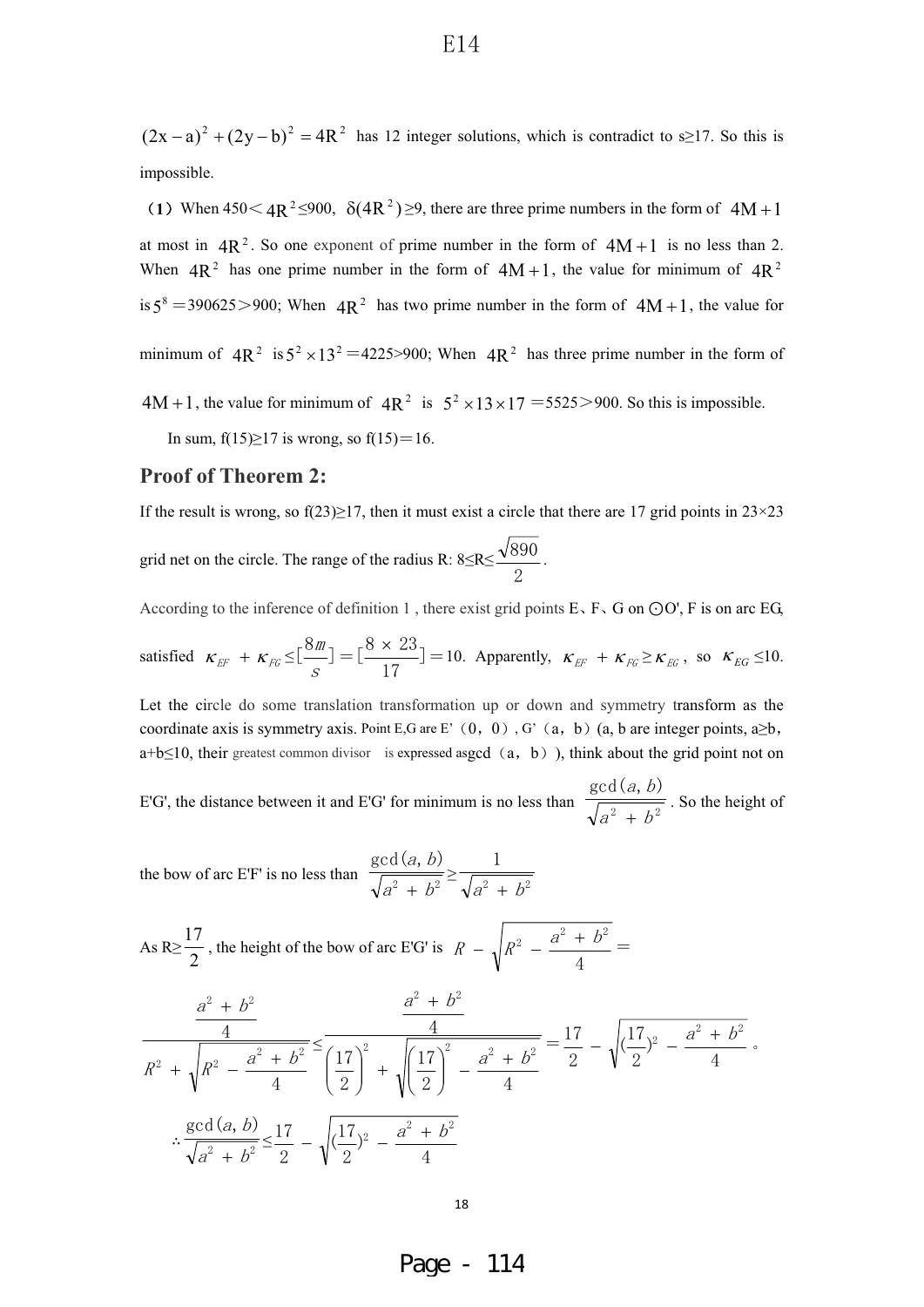$$
E14
$$

$$
\therefore \gcd(a, b) \le \left[\frac{17}{2} - \sqrt{\left(\frac{17}{2}\right)^2 - \frac{a^2 + b^2}{4}}\right] \sqrt{a^2 + b^2} \quad (1)
$$

According to  $(1)$ : a is a positive integer, b is nonnegative integer,  $a \ge b$ ,  $a+b \le 10$ . Let's test  $(a, b)$ , we have 20 possibility.

| Serialnumber   | a | b              | Serialnumber | a  | b        |
|----------------|---|----------------|--------------|----|----------|
|                | 4 |                | 11           | 6  | 4        |
| $\overline{2}$ | 4 | 3              | 12           | 7  |          |
| 3              | 5 |                | 13           | 7  | 2        |
| 4              | 5 | $\overline{2}$ | 14           | 7  | 3        |
| 5              | 5 | 3              | 15           | 8  | $\theta$ |
| 6              | 5 | 4              | 16           | 8  |          |
| 7              | 5 | 5              | 17           | 8  | 2        |
| 8              | 6 |                | 18           | 9  | $\Omega$ |
| 9              | 6 | 2              | 19           | 9  |          |
| 10             | 6 | 3              | 20           | 10 |          |

On base of the figure above, we use Geometer's Sketchpad program to test: according to the automatic adsorption properties of the program .take E $(0, 0)$ , G $(a, b)$ , make two circles, E,G is the center, radius is 8, the intersection point above EG is  $O<sub>1</sub>$ , take E $(0, 0)$ , G $(a, b)$ ,make two circles,

E,G is the center, radius is  $\overline{c}$  $\frac{890}{2}$ , the intersection point above EG is O<sub>1</sub>, the intersection point

above EG is  $O_2$ , collect  $O_1O_2$ . make two arc,  $O_1O_2$  is the center, E, G are the end points ofminor arcENG, EMG. Take the integer point F between the two arc, collect EF, do the perpendicular bisector of KL, think about the intersection point of O1O2 and KL, if there is no intersection point,

it can not satisfy 
$$
8 \le R \le \frac{\sqrt{890}}{2}
$$
; else, there exist intersection point which satisfies  $8 \le R \le \frac{\sqrt{890}}{2}$ , we

can know when  $\kappa_{EF} + \kappa_{FG} \le 10$ , record the coordinate of F, G, then figure out the equation of the circle. Then move F,G, we can have 29 possibilities:

| Serial<br>num<br>ber |                | $a \mid b \mid c$ |                 | $\vert d$       | Equation of the circle                                                        | $4\delta(n)$ |
|----------------------|----------------|-------------------|-----------------|-----------------|-------------------------------------------------------------------------------|--------------|
| $-1$                 | $\overline{4}$ | $3 \mid 3$        |                 | $\vert 2 \vert$ | $(2x+11)^2 + (2y-23)^2 = 650$                                                 | 24           |
| $\overline{2}$       | $\overline{5}$ | $\vert$ 1         | $\perp$         | $\overline{0}$  | $(2x-1)^2 + (2y-21)^2 = 442$                                                  | 16           |
| 3                    |                | $5 \mid 3$        | $\vert 4 \vert$ |                 | $\left  \begin{array}{c} 2 \\ \end{array} \right  (x + 2)^2 + (y - 9)^2 = 85$ | 16           |
| $\overline{4}$       | $\overline{5}$ | $\overline{4}$    | $\overline{2}$  | $\perp$ 1       | $(2x+7)^2 + (2y-19)^2 = 410$                                                  | 16           |
| 5                    | 5 <sup>5</sup> | 5 <sup>5</sup>    | $\vert 3 \vert$ | $\vert 2 \vert$ | $(2x + 7)^2 + (2y - 17)^2 = 338$                                              | 12           |

Page - 115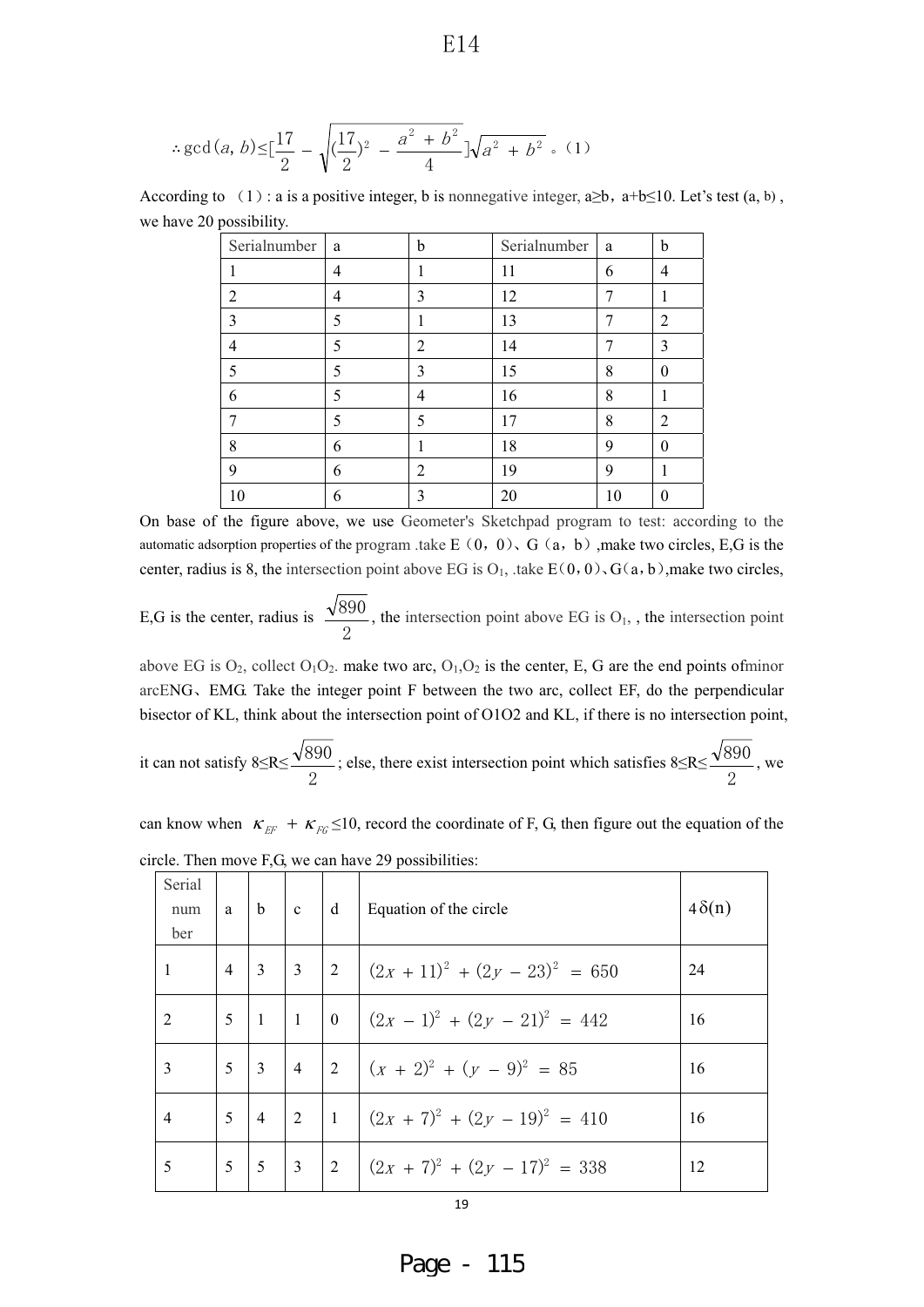| 6              | $\vert 1 \vert$ | 2                                                    | $\boldsymbol{0}$ | $(2x - 2)^2 + (2y - 25)^2 = 629$      | 16                                                                |
|----------------|-----------------|------------------------------------------------------|------------------|---------------------------------------|-------------------------------------------------------------------|
| 6              | $\overline{1}$  | $\mathbf{3}$                                         | $\overline{0}$   |                                       | 16                                                                |
| 6              | 2               | -1                                                   | $\boldsymbol{0}$ | $(2x - 1)^2 + (2y - 17)^2 = 290$      | 16                                                                |
| 6              | 2               |                                                      | $\overline{1}$   | $(2x + 3)^2 + (2y - 29)^2 = 850$      | 24                                                                |
| 6              | $\overline{3}$  | $\overline{3}$                                       | $\mathbf{1}$     | $(2x + 5)^2 + (2y - 25)^2 = 650$      | 24                                                                |
| 6              | $\overline{3}$  | $\overline{5}$                                       | 2                | $(2x + 1)^2 + (2y - 17)^2 = 290$      | 16                                                                |
| 6              | $\overline{4}$  | $\overline{4}$                                       | 2                | $(x + 3)^2 + (y - 11)^2 = 130$        | 16                                                                |
| 6              | $\overline{4}$  | $5^{\circ}$                                          | 3                | $(x + 5)^2 + (y - 14)^2 = 221$        | 16                                                                |
| $\tau$         |                 | $\overline{3}$                                       | $\overline{0}$   | $(2x - 3)^2 + (2y - 29)^2 = 850$      | 24                                                                |
| $\tau$         |                 | $\overline{4}$                                       | $\overline{0}$   | $(x - 2)^2 + (y - 11)^2 = 125$        | 16                                                                |
| $\tau$         | 2               | -1                                                   | $\boldsymbol{0}$ | $(2x - 1)^2 + (2y - 23)^2 = 530$      | 16                                                                |
| 7              | 2               | 2                                                    | $\boldsymbol{0}$ | $(4x - 4)^2 + (4y - 39)^2 = 1537$     | 16                                                                |
| $\tau$         | 2               | $5\overline{)}$                                      | $\mathbf{1}$     |                                       | 32                                                                |
| $\tau$         | $\overline{3}$  | $\overline{1}$                                       | $\boldsymbol{0}$ | $(2x - 1)^2 + (2y - 17)^2 = 290$      | 16                                                                |
| $\overline{7}$ |                 | $\overline{4}$                                       | $\mathbf{1}$     | $(10x + 7)^2 + (10y - 113)^2 = 12818$ | 32                                                                |
| 7              | $\mathfrak{Z}$  | 6                                                    | 2                | $(2x - 1)^2 + (2y - 17)^2 = 290$      | 16                                                                |
| 8              | $\mathbf{0}$    | $\overline{4}$                                       | $-1$             | $(2x - 8)^2 + (2y - 15)^2 = 289$      | 12                                                                |
| 8              | $\overline{1}$  | 5                                                    | $\mathbf{0}$     | $(2x - 5)^2 + (2y - 25)^2 = 650$      | 24                                                                |
| 8              | -1              | 6                                                    | $\boldsymbol{0}$ | $(2x - 6)^2 + (2y - 17)^2 = 325$      | 24                                                                |
| 8              | 2               | 2                                                    | $\boldsymbol{0}$ | $(x - 1)^2 + (y - 13)^2 = 170$        | 16                                                                |
| 8              | 2               | 3                                                    | $\boldsymbol{0}$ | $(2x - 3)^2 + (2y - 22)^2 = 493$      | 16                                                                |
| 8              | 2               | $\overline{4}$                                       | $\overline{0}$   | $(x - 2)^2 + (y - 9)^2 = 85$          | 16                                                                |
|                |                 | $\vert 1 \vert$<br>$\vert 1 \vert$<br>$\overline{3}$ | $\vert 4 \vert$  |                                       | $(2x-3)^2 + (2y-19)^2 = 370$<br>$(6x + 1)^2 + (6y - 83)^2 = 6890$ |

Page - 116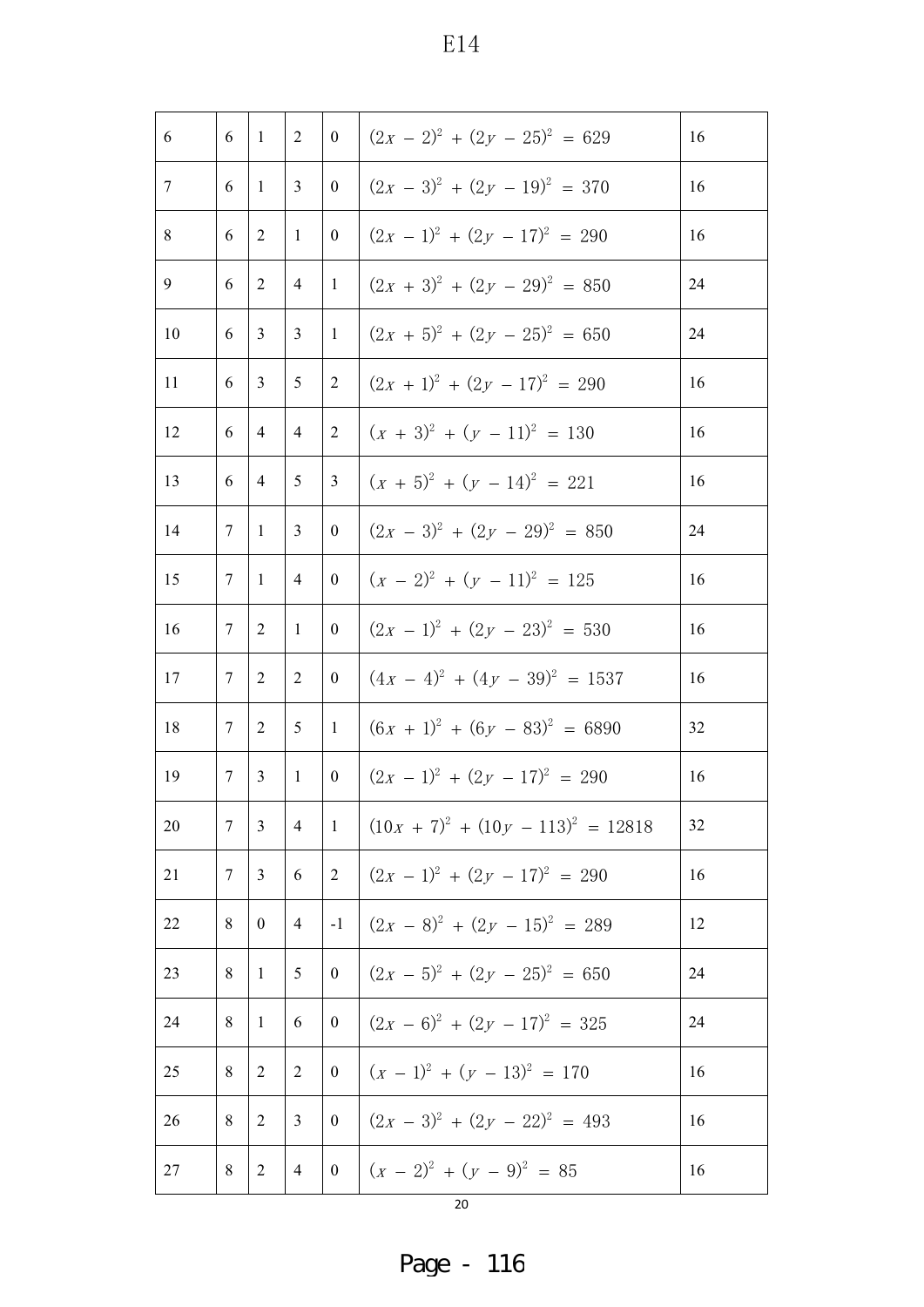| 28 |  |  | $\begin{vmatrix} 8 & 2 & 6 \end{vmatrix}$ 1 $(4x - 3)^2 + (4y - 56)^2 = 3145$                               | 32 |
|----|--|--|-------------------------------------------------------------------------------------------------------------|----|
|    |  |  | $\begin{vmatrix} 29 & 9 & 1 \\ 6 & 6 & 0 \end{vmatrix}$ $(x-3)^2 + (y-14)^2 = 205$                          | 16 |
| 30 |  |  | $\begin{array}{ c c c c c c c c } \hline 9 & 1 & 7 & 0 & (2x-7)^2 & (2y-19)^2 & = & 410 \hline \end{array}$ | 16 |

When  $4\delta(n) \leq 16$ , there are 16 grid points on the circle at most in the figure above. So we just

discuss the situation  $4\delta(n) > 16$ , the following figure is the situation when  $4\delta(n) > 16$  is in the figure above, we can work out the number of grid points on the circle:

| Serial<br>number | a           | $\mathbf b$    | c              | d              | Equation of the circle                | The<br>number<br>of grid<br>points |
|------------------|-------------|----------------|----------------|----------------|---------------------------------------|------------------------------------|
| 1                | 4           | $\mathbf{3}$   | $\overline{3}$ | $\overline{2}$ | $(2x + 11)^2 + (2y - 23)^2 = 650$     | 24                                 |
| $\overline{2}$   | 6           | 2              | $\overline{4}$ | -1             | $(2x + 3)^2 + (2y - 29)^2 = 850$      | 24                                 |
| 3                | 6           | $\mathbf{3}$   | $\overline{3}$ | $\mathbf{1}$   | $(2x + 5)^2 + (2y - 25)^2 = 650$      | 24                                 |
| $\overline{4}$   | $\tau$      | $\overline{1}$ | $\overline{3}$ | $\Omega$       | $(2x - 3)^2 + (2y - 29)^2 = 850$      | 24                                 |
| 5                | $\tau$      | 2              | 5 <sup>5</sup> | $\overline{1}$ | $(6x + 1)^2 + (6y - 83)^2 = 6890$     | 8                                  |
| 6                | $7^{\circ}$ | $\mathcal{E}$  | $\overline{4}$ | $\overline{1}$ | $(10x + 7)^2 + (10y - 113)^2 = 12818$ | 8                                  |
| $\tau$           | 8           | $\mathbf{1}$   | 5 <sup>5</sup> | $\overline{0}$ | $(2x-5)^2 + (2y-25)^2 = 650$          | 24                                 |
| 8                | 8           | $\mathbf{1}$   | $\overline{6}$ | $\overline{0}$ | $(2x-6)^2 + (2y-17)^2 = 325$          | 12                                 |
| 9                | 8           | $\overline{2}$ | 6              |                | $1(4x-3)^2 + (4y-56)^2 = 3145$        | 8                                  |

The number of the circle which there are no less than 24 grid points on is 5. Do the translation of the circle, the circle can coincide  $(2x - 1)^2 + (2y - 1)^2 = 650$ or  $(2x - 1)^2 + (2y - 1)^2 = 850$ . Depicture the 24 points, we can move the 23×23 grid net, then the grid net can cover 16 grid points for maximum. Thus it is contradicted to the assumption. Circles of  $(6x + 1)^2 + (6y - 83)^2 = 6890$ ,  $(10x + 7)^2 + (10y - 113)^2 = 12818$ ,  $(4x - 3)^2 + (4y - 56)^2 = 3145$  can pass 8 grid points, the circle of